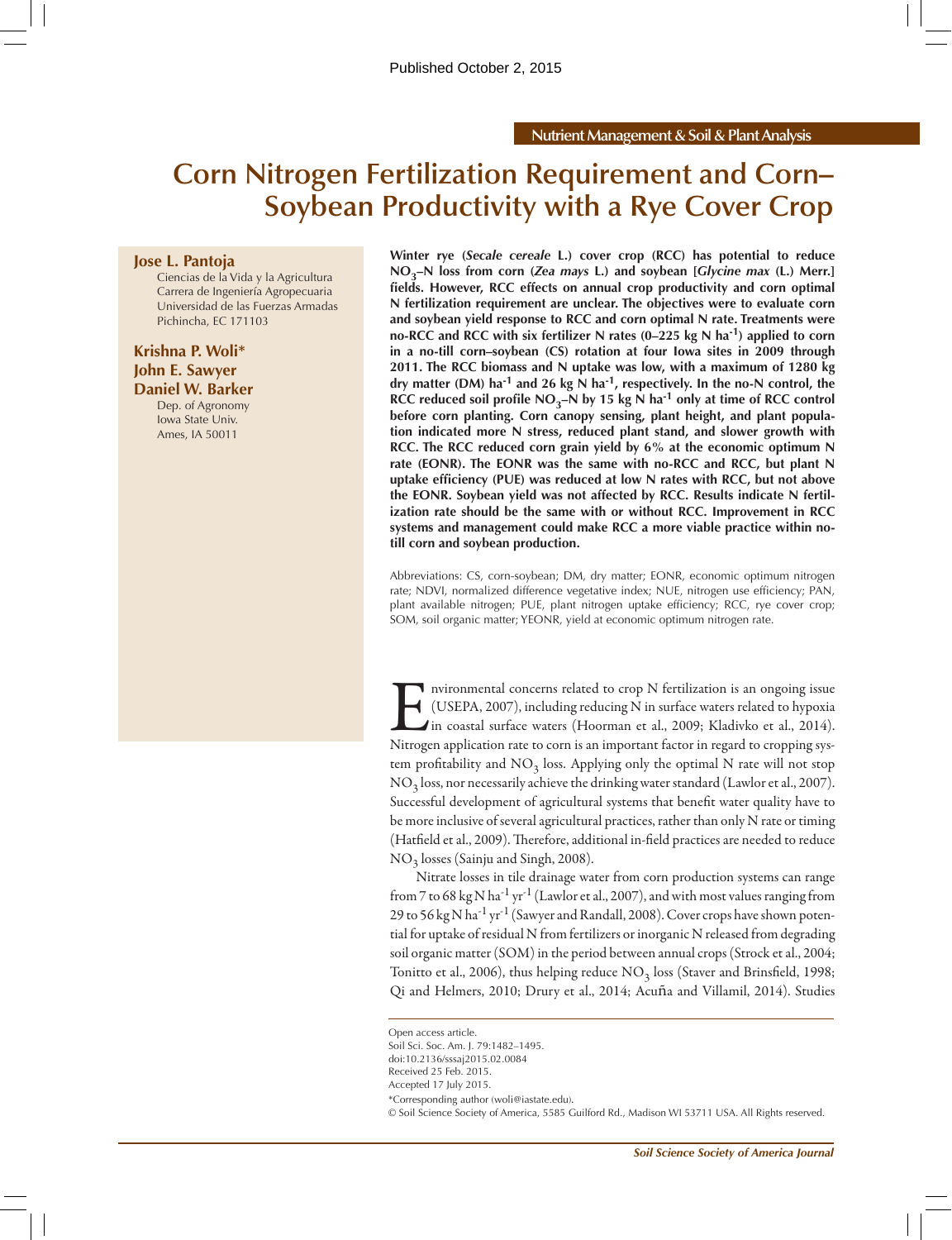conducted in the Midwest region of the USA show that cover crops can reduce  $NO_3$  loss from 7 to 65 kg N ha<sup>-1</sup> (Dabney et al., 2010; Kaspar et al., 2012; Malone et al., 2014). Cover crops also have potential to improve C sequestration, nutrient cycling, soil internal drainage, and help reduce runoff, soil erosion, and weed pressure (Franzluebber, 2005; Hoorman, 2009, Olson et al., 2010; Bernstein et al., 2011; Mirsky et al., 2013; Tabaglio et al., 2013). Despite their benefits, cover crops have not been widely adopted in the Midwest due to several factors, including increased cost and management, lack of success in nutrient recycling, limited establishment and growth during late fall and early spring, reduced crop yields, and seed availability (Raimbault et al., 1990; Johnson et al., 1998; Reddy, 2001; Dabney et al., 2001; Thelen and Leep, 2002; Andraski and Bundy, 2005; Kramberger et al., 2009; Reese et al., 2014). Since C helps to retain nutrients in soil and balances nutrient cycling (Hoorman et al., 2009), and with recent large increase in fertilizer prices, farmers are increasingly interested in cover crops as a means to increase soil C and reduce N fertilization requirement.

Winter adapted cereal cover crops tend to be more effective than legumes in  $NO<sub>3</sub>$  loss reduction in cold northern climates due to better fall and early spring growth (Shipley et al., 1992; Parkin et al., 2006), with RCC as a common cover crop choice (Ranells and Wagger, 1997; Ruffo et al., 2004; Kladivko et al., 2014). In addition, RCC has flexibility in establishment, relatively low seed cost, and winter hardiness (Feyereisen et al., 2006). However, research has found differing annual crop yield responses with RCC. Corn grain and silage yield decreases have been reported with use of RCC (Raimbault et al., 1990; Kessavalou and Walters, 1997; Thelen and Leep, 2002; Singer and Kohler, 2005; McDonald et al., 2008; Kramberger et al., 2009; Salmerón et al., 2011; Krueger et al., 2012; Reese et al., 2014). A 15% corn yield increase was observed in 2 out of 3 yr in a study conducted on sandy soils in Wisconsin with no N application to the RCC and with low RCC biomass production (Andraski and Bundy, 2005). However, applying N to RCC before control may offset potential yield decreases in corn (Hoorman et al., 2009). Soybean yield is not usually affected by RCC because soybean is a legume, and not another cereal, like corn, following the RCC (Thelen and Leep, 2002; Ruffo et al., 2004; De Bruin et al., 2005; Hoorman et al., 2009). However, soybean yield decreases of 15 to 65% were reported with an RCC, part of the decrease associated with late RCC control in the spring and delay in soybean planting (Singer and Kohler, 2005).

Negative effects of RCC on corn yield may be mitigated by timely RCC control in early spring relative to corn planting, but early control reduces RCC growth and residual N uptake. Allowing more time for RCC to grow in early spring increases RCC biomass production and residual N uptake, but also increases the risk of RCC allelopathic effects (Raimbault et al., 1990; Dhima et al., 2006; Krueger et al., 2011) and delays corn planting, both of which can reduce corn growth and yield (Wagger, 1989). The effect of RCC on plant available N (PAN) and crop yield can also depend on fertilizer N rate and soil supply

With RCC taking up soil  $NO<sub>3</sub>$ , farmers question if N recycles back to the soil and reduces corn optimal N application requirement, or does it remain unavailable in the RCC biomass or SOM. Since there is an increase in environmental concerns about  $NO_3-N$  concentrations in water systems, even at optimal N application rates, and a need for improved N management in regard to water quality (Williams et al., 2007), identifying corn N fertilization requirement in an RCC system is a current need. Previous research with sandy soils in Wisconsin has shown a slight decrease in optimal N rate (Bundy and Andraski, 2005), while other research conducted in Illinois with fine textured soils did not show an improvement in N use with RCC (Miguez and Bollero, 2006). The use of a limited number of fertilizer N rates in research studies, and studies evaluating the effects of RCC only in the short-term, also limits the ability to discern change in required N rate with RCC (Bundy and Andraski, 2005; Duiker and Curran, 2005; Miguez and Bollero, 2006). An RCC did not enhance N availability to corn in Ontario (Vyn et al., 2000), but on sandy soils, an EONR decrease of 30 kg N ha<sup>-1</sup> with RCC was reported in 2 out of 3 yr of a study conducted in Wisconsin (Andraski and Bundy, 2005).

Some research has indicated that N remains in the RCC biomass or is immobilized by microbes as they decompose high C/N ratio RCC biomass (Dinnes et al., 2002; Krueger et al., 2010; Kaspar and Singer, 2011; O'Reilly et al., 2012). In other research, RCC increased total soil N, which could potentially reduce N application need (Sainju and Singh, 2008; Hashemi et al., 2013), or had no effect on soil supply of PAN and application rate requirement (Kuo and Jellum, 2002). In addition, RCC biomass degradation can result in net N recycling to soil, but a lack of synchrony between the period of maximal crop N demand and N recycling from the RCC biomass can occur (Vaughan and Evanylo, 1998; Hoorman et al., 2009; Snyder and Meisinger, 2012). The contrasting and limited information regarding the effects of RCC on soil N recycling and supply of PAN makes it difficult to determine the potential effect of RCC on optimal N rate.

Nitrogen rate is also a main factor affecting crop NUE, where excess N reduces NUE and efficient fertilization with minimal N loss increases NUE (Meisinger et al., 2008; Raun and Schepers, 2008). Therefore, off-field effects of  $NO<sub>3</sub>$  could be reduced if NUE were improved with N rate adjusted for fieldspecific conditions, such as cover crop influence on corn N application need. Research has not yet fully answered questions related to the fate of N after RCC control, and impact on corn N use and efficiency. Therefore, the objectives of this study were to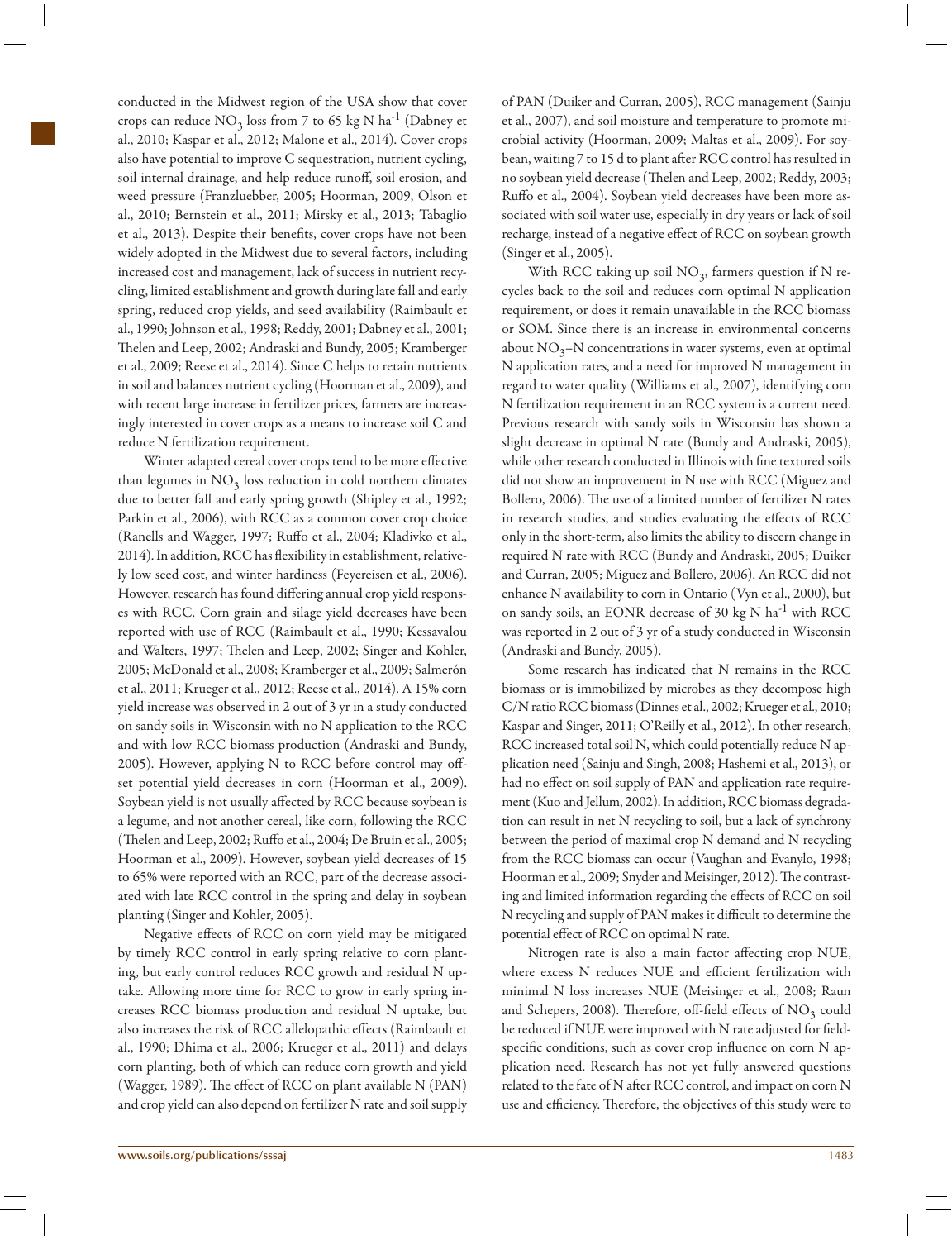#### **Table 1. Site information and background soil test values for each study site.**

| <b>Site</b>    | Predominant<br>soil series |                       |                                                                   | рH  | <b>SOM+</b>             |                 | TN+ STP‡     | STK <sup>#</sup>      | $NO3-N5$              |
|----------------|----------------------------|-----------------------|-------------------------------------------------------------------|-----|-------------------------|-----------------|--------------|-----------------------|-----------------------|
|                |                            | <b>Textural class</b> | Soil classification                                               |     |                         | $-0$ to 0.15 m- |              |                       | $0$ to $0.9$ m        |
|                |                            |                       |                                                                   |     | $-$ g kg <sup>-1.</sup> |                 |              | $-\text{mg kg-1}$     | $kg$ ha <sup>-1</sup> |
| Ames           | Clarion                    | Loam                  | fine-loamy, mixed, superactive, mesic<br><b>Typic Hapludolls</b>  | 6.4 | 41                      |                 |              | 1.8 37 (VH) 172 (H)   | 13                    |
|                | <b>Nicollet</b>            | Clay loam             | fine-loamy, mixed, superactive, mesic<br>Aquic Hapludolls         |     |                         |                 |              |                       |                       |
| Crawfordsville | Mahaska                    | Silty clay loam       | fine, smectitic, mesic Aquertic Argiudolls                        | 6.6 | 50                      |                 |              | $2.2$ 40 (VH) 181 (H) | 24                    |
|                | Nira                       | Silty clay loam       | fine-silty, mixed, superactive, mesic<br>Aquic Argiudolls         |     |                         |                 |              |                       |                       |
| Lewis          | Marshall                   | Silty clay loam       | fine-silty, mixed, superactive, mesic<br><b>Typic Hapludolls</b>  | 6.4 | 41                      |                 |              | 2.1 34 (VH) 239 (VH)  | 21                    |
| Nashua         | Floyd                      | Loam                  | fine-loamy, mixed, superactive, mesic<br>Aquic Pachic Hapludolls  | 6.3 | 48                      |                 | $2.3$ 23 (H) | 148(O)                | 12                    |
|                | Clyde                      | Silty clay loam       | fine-loamy, mixed, superactive, mesic<br><b>Typic Endoaquolls</b> |     |                         |                 |              |                       |                       |

† SOM, soil organic matter; TN, total N.

‡ Soil test P and K. Letters in parentheses indicate soil test category interpretation (Sawyer et al., 2008) with O, optimum; H, high; VH, very high. § Soil NO<sub>3</sub>-N was summed across the 0- to 0.3-, 0.3- to 0.6-, and 0.6- to 0.9-m sampling depths.

evaluate the effect of an RCC system on corn optimal fertilizer N rate and corn and soybean production.

# **MATERIALS AND METHODS Study Sites**

A 3-yr (2009–2011) study was conducted at four sites in Iowa, with two field areas at each site. Soils (Table 1) were a moderately well-drained soil formed in glacial till at the Agricultural Engineering and Agronomy Research farm in central Iowa near Ames  $(42^{\circ}00'34''$  N;  $93^{\circ}46'50''$  W); a poorly drained soil formed in loess on a till plain at the Southeast Research and Demonstration Farm near Crawfordsville (41°12'09" N; 91°29¢31² W); a well-drained soil formed in loess at the Southwest Armstrong Memorial Research and Demonstration Farm near Lewis (41°18′48" N; 95°10′49" W); and a somewhat poorly drained soil formed in loamy sediments with underlying till at the Northeast Research and Demonstration Farm near Nashua (42°55′54″ N;  $92°34'37''$  W). A CS rotation in a no-till system was initiated in the spring 2008 at each site, with corn and soybean present each year and rotated between study areas. The year before establishment all sites were tilled, with Ames and Nashua planted to soybean, and Crawfordsville and Lewis planted to corn. Monthly mean and standard error temperature and total precipitation across study sites were calculated from data collected at weather stations at each research site and reported by the Iowa Environmental Mesonet Network (Arritt and Herzmann, 2013).

## **Experimental Design and Treatment Application**

The experimental design within each field at each site was a split-plot arrangement in a randomized complete block, with four replications. The RCC was the main plot (no-RCC and RCC) and six fertilizer N rates applied to corn the split plot (0 to 225 kg N ha<sup>-1</sup> in 45 kg ha<sup>-1</sup> increments). A uniform fertilizer N rate was applied to corn at each site in the spring 2008 (agronomic range of 135 to 160 kg N ha<sup>-1</sup>). For the study years (2009–2011), N was applied as urea-ammonium nitrate solution (UAN, 32% N) with coulterinjection to every other row-space (1.52 m apart) within 2 wk after corn planting and as soil conditions allowed. Individual plot size was eight crop rows (0.76 m row spacing) in width and 15 m in length at Ames, Crawfordsville, and Lewis; and six rows in width and 18 m in length at Nashua. Treatments remained in the same plot locations.

The RCC cultivar was 'Wheeler', and was drill-planted after annual crop harvest at 70 kg ha<sup>-1</sup> seeding rate. The RCC row spacing was 0.19 m at Ames, 0.18 m at Lewis, and 0.25 m at Crawfordsville and Nashua. The first RCC planting was in fall 2008, with RCC seeding dates varying by site and annual crop harvest timing, and ranged between Sept. 17 and Oct. 28 after corn harvest, and between Sept. 25 and Oct. 20 after soybean harvest. In late Apr. or early in May, as soil conditions permitted and allowing time for spring RCC growth, RCC was controlled with application of 1 to 2 kg a.i.  $ha^{-1}$  of glyphosate [*N*-(phosphonomethyl)glycine]. Across sites and years, RCC control was between Apr. 19 and May 4 before corn planting, and between Apr. 28 and May 20 before soybean planting. The mean intervals between RCC control and corn and soybean planting were 7.3 and 4.5 d, respectively. The intent was to control the RCC in a timely basis and avoid delay in corn and soybean planting. However, delay in RCC control occurred at some site-years due to wet soil conditions. The intent was also to wait a minimum of 7 d after RCC control to plant corn in an attempt to avoid potential negative effects (Dhima et al., 2006), and plant soybean at or within 7 d after rye control.

#### **Rye Cover Crop Biomass Sampling and Analysis**

Aboveground RCC biomass was sampled each spring within 3 d before RCC control. In 2009, samples were collected by replicate before corn and soybean planting as no fertilizer N rate treatments had yet been applied, and also by replicate before corn planting in 2010 and 2011. For RCC sampling before soybean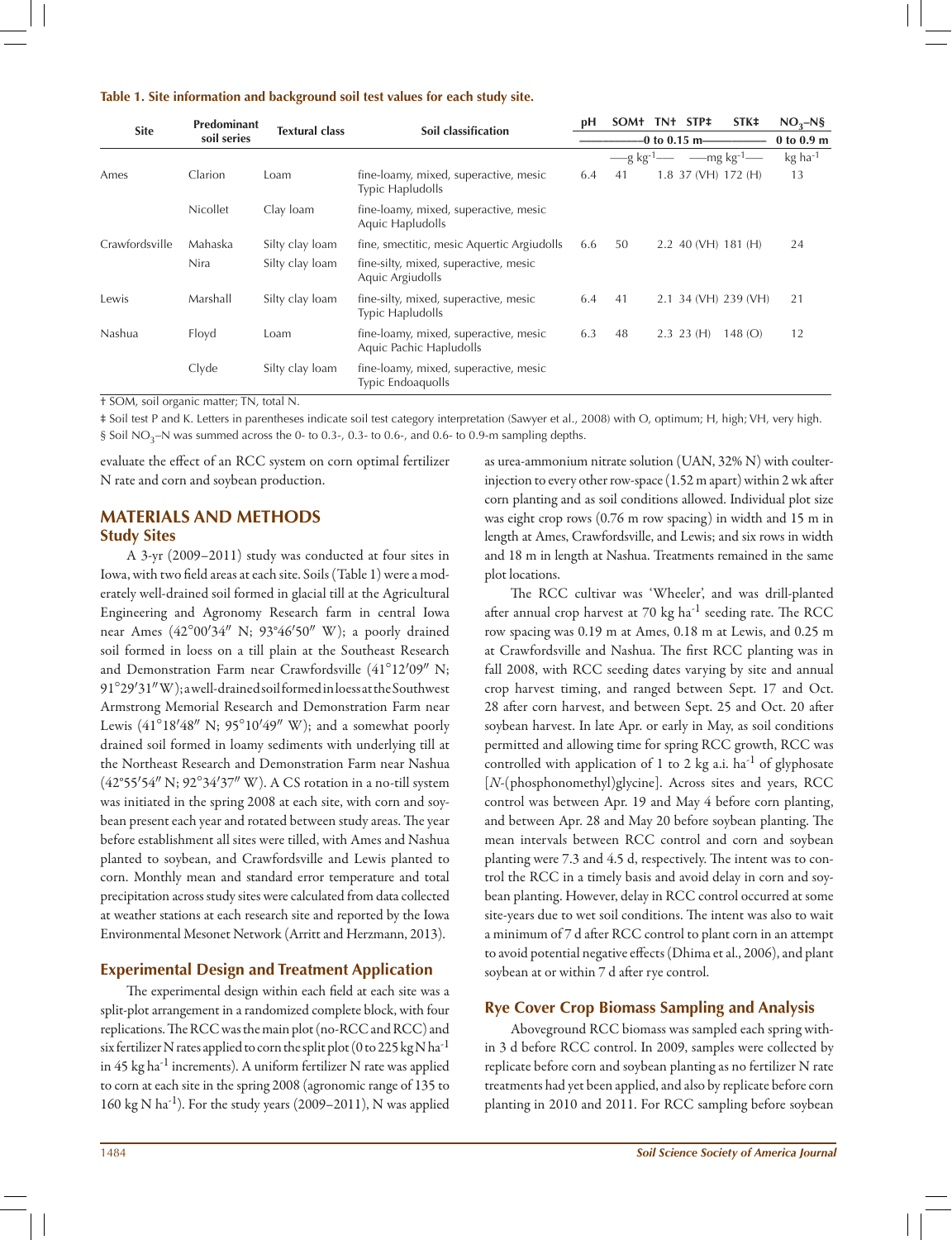planting in 2010 and 2011, samples were collected by N rate applied to the prior-year corn. Sampling was performed by placing a square  $0.093 \text{ m}^2$  PVC frame at six random locations that encompassed two RCC rows, cutting the RCC plants at soil surface, and compositing the RCC biomass from the six locations into one sample. The collected samples were dried in a forcedair oven at 60°C, weighed to estimate RCC biomass DM, and aboveground RCC biomass production adjusted for the sampled area and RCC row width for each site. Samples were ground to pass a 2-mm sieve and a subsample was analyzed for total N by dry combustion (LECO CHN-2000 analyzer, LECO Corp., St. Joseph, MI) (Nelson and Sommers, 1982). Total aboveground RCC N was determined from the N concentration multiplied by aboveground biomass DM.

## **Corn and Soybean Planting and Harvest**

Corn and soybean were planted and managed using cultural practices typical of a no-till CS rotation in Iowa. These included using adapted hybrids and varieties, planting in late Apr. to early May, and using planters equipped with no-till coulters and row cleaners to remove RCC and residual crop residue and aid in seed placement. Herbicides and insecticides were used if weed pressure or presence of plant defoliating insects required application. Across sites and years, corn planting was between Apr. 23 and May 18, and soybean planting was between May 4 and May 21. These dates are within the range reported by USDA for Iowa, where 80% of the corn was planted between Apr. 18 and May 18 from 2007–2011, and 80% of the soybean was planted between May 3 and June 4 during the same period (USDA, 2012). As with RCC control, delayed planting sometimes occurred due to wet soil conditions. Corn grain yield was determined by harvesting the middle four rows of each plot with a plot combine and adjusting yield to 155 g  $kg^{-1}$  moisture. Soybean grain yield was determined by harvesting the middle four or six rows of each plot with a plot combine and adjusting yield to  $130 \text{ g kg}^{-1}$  moisture. Across sites and years, corn harvest was between Sept. 17 and Oct. 28, and soybean harvest was between Sept. 21 and Oct. 9.

## **Soil Sampling and Analysis**

Ten random soil cores per replicate were collected in Fall 2008 (0–0.15 m) to determine background soil pH, SOM, total N, and soil test P and K at each site. Soil was also sampled by taking five random cores (0–0.9 m in 0.3-m increments) to determine background soil  $NO_3-N$  (Table 1). For the study years (2009–2011), soil was sampled (0–0.6 m in 0.3-m increments) in corn plots with no fertilizer N application to determine profile  $NO_3-N$  in the spring at the time of RCC control (before corn planting) and in early June when corn plants were at V4 to V7 growth stages (Abendroth et al., 2011). In the fall, post-harvest soil samples (0–0.9 m in 0.3-m increments) were collected in corn plots receiving 0, 135, and 225 kg N ha<sup>-1</sup>. For all soil NO<sub>3</sub> samples collected during the study years, six cores per plot were taken in a diagonal pattern across two corn rows, with one core from each row and a core 0.2 m from the side of each row. Soil

profile sampling (0–0.9 m in 0.3-m increments) after soybean harvest in 2009 was conducted by collecting six cores per replicate because no N rate treatments had yet been applied, with one core collected from each plot (six total) and 0.2 m away from one of the center soybean rows. In 2010 and 2011, sampling after soybean harvest was by the prior-year corn plots that received 0, 135, and 225 kg N ha<sup>-1</sup>. Six cores per plot were taken in a diagonal pattern across two of the middle soybean rows, with one core from each row and a core 0.2 m from the side of each row. All soil samples were collected by hand with a 0.02-m diam. soil probe. Soil cores were mixed and a subsample saved for analysis.

Soil samples were dried in a forced-air oven at 25°C and ground to pass a 2-mm sieve. Soil pH was determined with 1:1 soil/water ratio, organic C for SOM and total N by dry combustion (LECO CHN-2000 analyzer, LECO Corp., St. Joseph, MI; Nelson and Sommers, 1982), soil test P with colorimetric Mehlich-3, soil test K with 1 mol  $L^{-1}$  ammonium acetate and atomic absorption analysis, and  $NO_3-N$  with 2 mol L<sup>-1</sup> KCl and colorimetric cadmium reduction using a Lachat flow injection analyzer (Lachat Instruments, QuikChem 8500 Series 2, Loveland, CO; Brown, 1998). Soil  $NO_3-N$  concentrations were converted to a mass basis by using a uniform soil bulk density of 1.3  $\rm g$  cm<sup>-3</sup>, a common soil bulk density for Iowa soils (Al-Kaisi et al., 2005), and added across depths to estimate  $NO<sub>3</sub>–N$  amount.

Background soil tests (Table 1) indicated that soil pH was slightly acidic (6.3–6.6) at all sites and no lime was applied because that pH range is considered to be sufficient for CS production in Iowa (Sawyer et al., 2008). The SOM and total N were within the typical range for Mollisols in the Midwest (Soil Survey Staff, 1999). The Mehlich-3 soil tests P and K were in the Optimum to Very High soil test interpretation categories (Table 1; Sawyer et al., 2008). To avoid potential for P and K deficiency and any issue with soil test variability across each site, P and K fertilizers (triple super phosphate and muriate of potash) were broadcast in the fall 2009 if soil test levels were within or near the Optimum interpretation category, with application rate at the estimated crop removal amount for 2 yr of a CS rotation (Sawyer et al., 2008).

## **Corn Plant Establishment and Canopy Sensing**

In 2010 and 2011, the effect of RCC on corn early growth and establishment was evaluated by measuring corn plant height and plant population at the V4 to V7 growth stages. In 5-m length segments of two center rows per plot, plants were counted and plant height measured on 10 random plants from soil surface to the extended leaf tip of the uppermost and fully developed leaf (Warrington and Norton, 1991).

Corn canopy biomass and growth response to RCC and N rate was estimated with a Crop Circle ACS-210 active canopy sensor (Holland Scientific, Lincoln, NE). Corn growth varied across treatments; therefore, corn canopy sensing was conducted in all plots when corn receiving 135 kg N ha<sup>-1</sup> reached the midvegetative (V10) growth stage (Abendroth et al., 2011). At the time of sensing, corn stages varied from V8 to V11 depending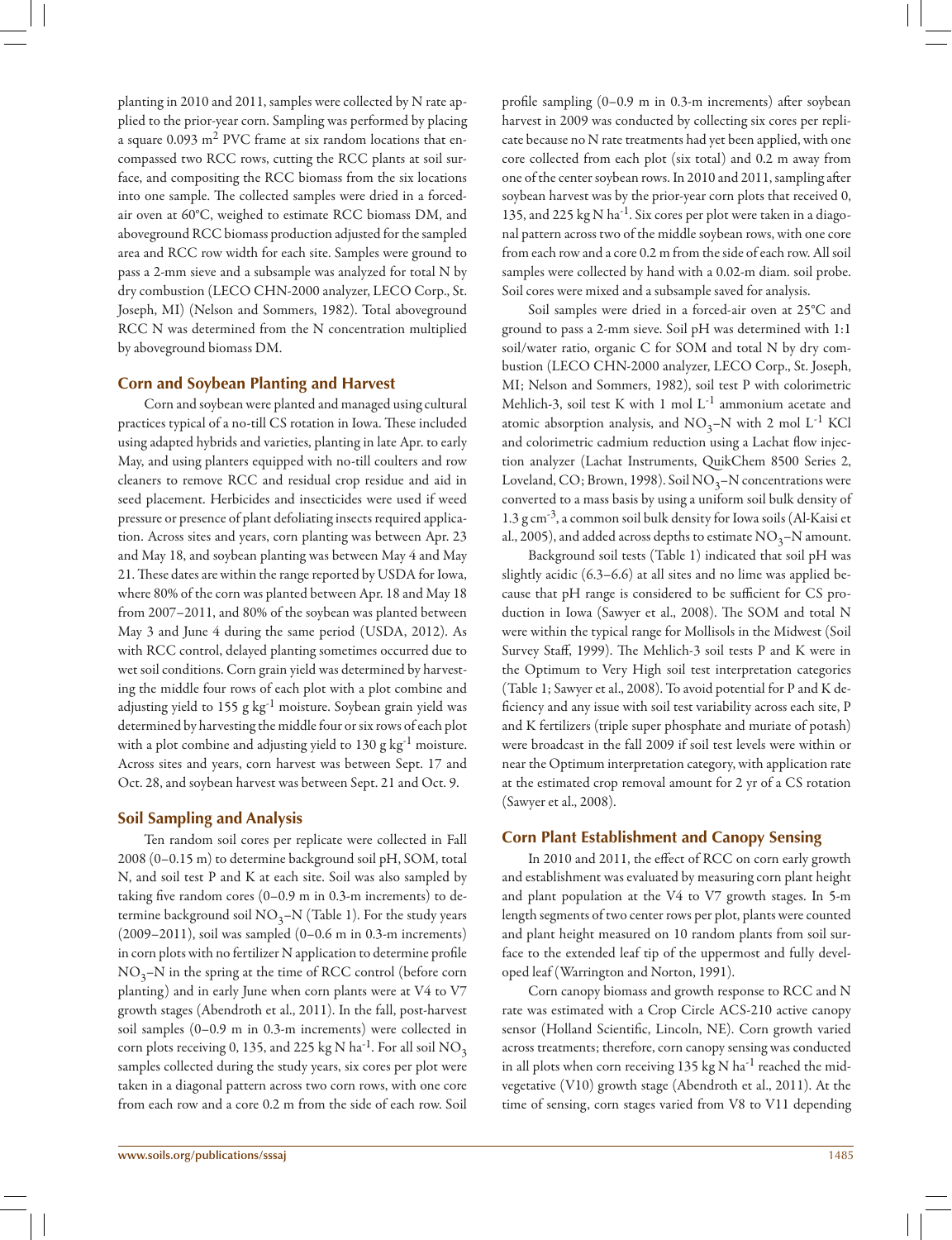on the N rate. The overall method for canopy sensing was that described by Barker and Sawyer (2010). Approximately 10 VIS and NIR band reflectance values were captured from each plot, the values averaged, and used to calculate a per plot normalized difference vegetative index (NDVI; Gitelson et al., 1996; Teillet et al., 1997).

## **Soybean Plant Establishment**

The effect of RCC on soybean plant establishment was evaluated by measuring soybean plant population at the V1 to V2 growth stages (Pedersen, 2007). Plants were counted in 1.80-m length segments of two center rows per plot.

## **Corn Nitrogen Uptake and Use Efficiency**

At physiological maturity (R6; Abendroth et al., 2011), six corn plants were randomly collected from the center rows (combine grain harvest area) to determine cob, grain, vegetative, and total aboveground plant N uptake. Plants were cut at the soil surface and the ears (without husk) and vegetative (including husk) separated and weighed. The vegetative component was chopped and a subsample collected and weighed. Ears and vegetative subsamples were dried in a forced-air dryer at 60°C, cob and grain separated, and dry weight of each plant component recorded. Grain weight from the six plants was added back into the combine harvested grain weight. The harvest index for cob and grain was determined from the six plant sample DM, with the area-level cob DM determined from the total plot-level harvested grain DM yield and cob harvest index. Vegetative DM was the difference between total DM and cob plus grain DM. Grain, cob, and vegetative component samples were ground and a subsample analyzed for total N by dry combustion (LECO CHN-2000 analyzer, LECO Corp., St. Joseph, MI; Nelson and Sommers, 1982). Cob and vegetative N uptake was determined from N concentration multiplied by cob and vegetative DM. Grain N uptake was determined from grain N concentration multiplied by the total harvested grain DM yield. Total aboveground plant N uptake was the summation of cob, grain, and vegetative N. Plant N uptake efficiency, which indicates the efficiency of the system in using available N (Moll et al., 1982; Snyder and Bruulsema, 2007; Wortmann et al., 2011), was used for this study to include both the effect of the RCC and fertilizer N. The PUE was calculated as:

$$
PUE = \frac{Total\ aboveground\ plant\ N\ uptake\ (kg\ N\ ha^{-1})}{fertilizer\ N\ (kg\ N\ ha^{-1})} [1]
$$

## **Statistical Analysis**

Analyses of variance for measured parameters were conducted with PROC MIXED of SAS (SAS Institute, 2009) for a randomized complete block and split-plot arrangement of RCC main plot and N rate split plot. For the analyses, treatments, and their interactions were considered fixed, and replicates, sites, years, and their interactions considered random. When appropriate, differences between treatment means were assessed with the DIFF option in PROC MIXED at  $P \leq 0.05$ .

To evaluate the site-year mean RCC biomass, RCC N uptake, corn canopy NDVI, grain yield, grain N, total aboveground N uptake, and NUE responses to N rate, PROC REG was used to investigate the quadratic regression model (Eq. [2]), and PROC NLIN the quadratic-plateau model (Eq. [3], Eq. [4]). Models were deemed significant at  $P \leq 0.05$  and the model with the smallest residual sums of squares and largest  $R^2$  selected.

$$
y = a + bx + cx^2 \tag{2}
$$

$$
y = a + bx + cx^2, x < x_o \tag{3}
$$

$$
y = a + bx_o + cx_o^2, x \ge x_o
$$
 [4]

In these models, *y* represents the predicted corn response to N rate, *x* is the fertilizer N rate (kg N ha<sup>-1</sup>), and *a* (intercept), *b* (linear coefficient),  $c$  (quadratic coefficient), and  $x<sub>o</sub>$  (N rate at the join point). The lower and upper 95% confidence limits of model parameters were used to aid model comparison across N rates, with parameters considered not different when estimates were within confidence intervals of equations being compared. Corn EONR for grain yield and yield at the EONR (YEONR) were calculated from each regression model fit to N response (Cerrato and Blackmer, 1990) by solving for *x* and using a 0.0056 \$  $\text{kg}^{-1} \text{N}$ /\$  $\text{Mg}^{-1}$  corn grain price ratio, derived from \$0.88 kg<sup>-1</sup> N (\$0.40 lb<sup>-1</sup> N) and \$157 Mg<sup>-1</sup> grain (\$4.00 bu<sup>-1</sup>).

Since the corn EONR for grain yield was close to the  $180 \text{ kg N}$  ha<sup>-1</sup> rate (presented later), the grain yield response to RCC (yield with no-RCC minus yield with RCC) at this N rate was estimated for each site-year. PROC REG was used to investigate the linear relationship between RCC biomass production amount and corn grain yield response to RCC.

## **RESULTS AND DISCUSSION Weather**

The early spring weather can have the greatest influence on RCC growth, biomass production, and N uptake. Across sites, the early spring (Mar. and Apr.) in 2009 and 2011 was 1°C colder (6 vs. 7°C) than normal (normal defined as the historical mean of the prior 16 yr), and 2010 was 2°C warmer (Fig. 1a). For that period, 2009 had 1 cm more precipitation (15 vs. 14 cm), 2010 was drier (only 9 cm), and 2011 had 3 cm less precipitation compared with normal (Fig. 1b).

The weather in late spring and remaining growing season can influence RCC biomass degradation, corn growth and response to N rate, soybean growth, and soil profile  $NO<sub>3</sub>$ . Temperature in late spring (May and June) was 1°C colder than normal in 2009, whereas 2010 and 2011 were average (19°C); however, 2010 had more precipitation than normal during that period (34 vs. 25 cm), especially in June where precipitation was well above-normal. During the reproductive corn and soybean growth stages (July to September), 2009 was 2°C colder than normal (19 vs. 21°C) and had slightly more precipitation (29 vs. 24 cm), 2010 was 1°C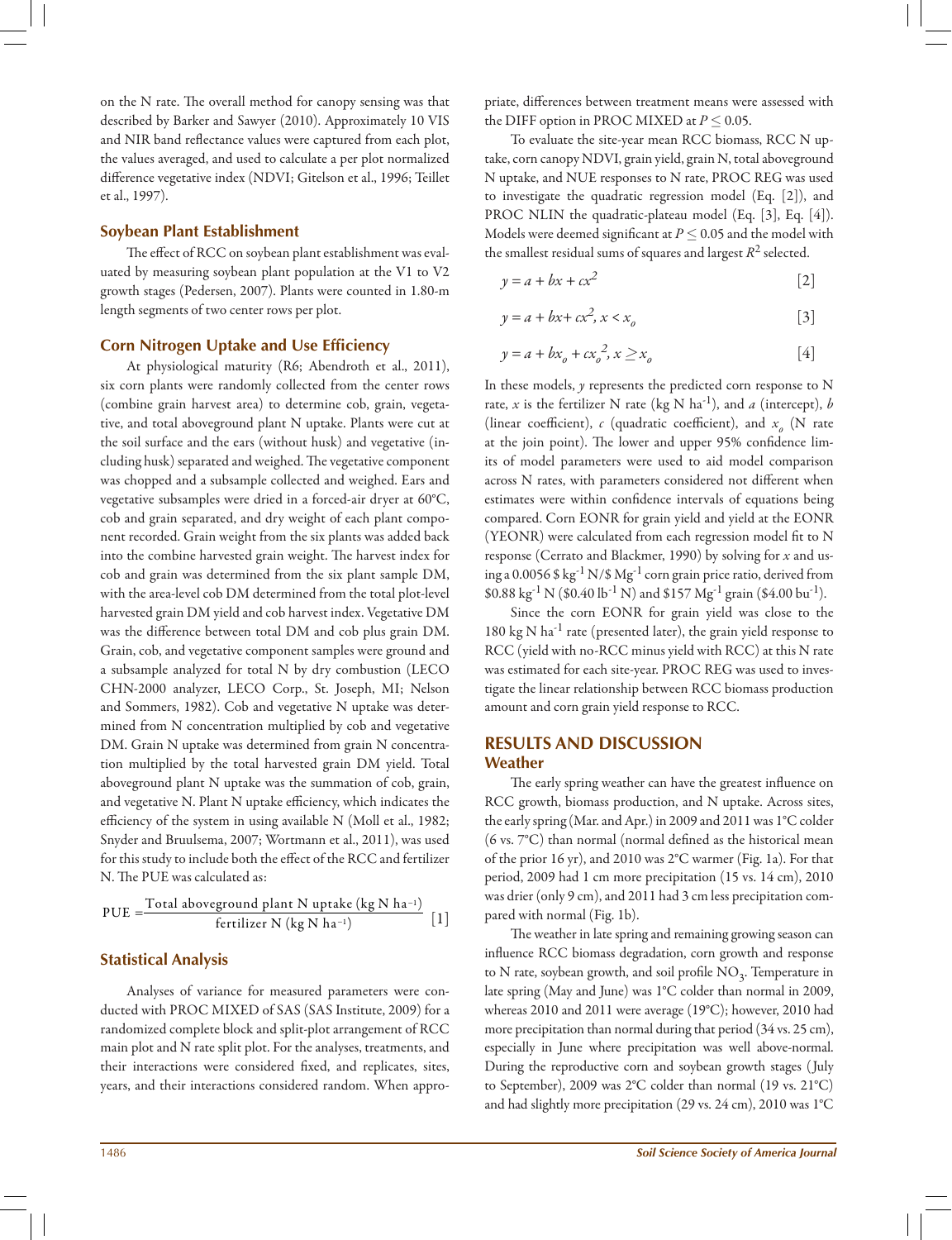warmer than normal and had almost twice as much precipitation (45 cm), and 2011 was somewhat drier (22 cm) than normal.

The weather in the fall can affect profile  $NO<sub>3</sub>$ , the timing for corn and soybean harvest, and RCC seeding and fall growth. In late September and October, 2009 was 3°C colder and 2010 and 2011 were 2°C warmer than normal (10°C). For that period, 2009 was wetter (16 cm), and 2010 and 2011 were drier (only 2 cm) than normal (6 cm). All years were wetter than normal and included intense precipitation events. In 2009, precipitation was above-normal in August and October, the growing season in 2010 was wet with precipitation well above-normal each month from June through September, and in 2011 precipitation was above-normal in August.

#### **Rye Cover Crop Biomass and Nitrogen Uptake**

Each year the RCC was successfully established, but fall growth was low (visually observed but not measured) due to cold temperatures and seeding after corn and soybean harvest. Most RCC growth occurred in early spring, but aboveground RCC biomass production and N uptake were generally low, and limited by the soil supply of PAN and the short growth period (Table 2). The largest RCC biomass production and N uptake across sites and years was 1280 kg DM ha<sup>-1</sup> and 26 kg N ha<sup>-1</sup>, respectively, and was measured with RCC before soybean planting at the 225 kg N ha<sup>-1</sup> rate applied to the prior-year corn.





The RCC biomass DM amount and N uptake before soybean planting in 2009 was low; a result of the cold and wet spring (Table 2). The RCC biomass production did not have an N rate effect because the prior-year corn received a uniform N application rate. In 2010 and 2011, RCC biomass and N uptake before soybean planting were affected by N rate applied to the prior-year corn. Rye biomass production was the same (average 950 kg ha<sup>-1</sup>) when the prior-year N rate was <135 kg N ha<sup>-1</sup>, but increased by 18 and 35% with 180 and 225 kg N  $\text{ha}^{-1}$ , respectively, and the RCC N uptake was also the same (average 18 kg N ha<sup>-1</sup>) when the prior-year N rate was <135 kg N ha<sup>-1</sup>, but increased by 22 and 44% with 180 and 225 kg N ha<sup>-1</sup>, respectively. In a study conducted on sandy loam soils in southwestern Michigan, Rasse et al. (2000) found that RCC had better growth and potential for N accumulation (up to 56 kg N  $\text{ha}^{-1}$ ) when the prior-year corn received more than 200 kg N ha<sup>-1</sup>, but lower N rates did not affect RCC biomass production or N uptake. They did not recommend using an RCC for scavenging residual  $NO_3-N$  when the prior-year corn N rate was  $\leq$ 100 kg N ha<sup>-1</sup>. Those results are similar to our findings. Ruffo et al. (2004), on silt loam and silty clay loam soils in Illinois, found that RCC biomass production and N uptake was up to 6100 kg DM ha<sup>-1</sup> and 170 kg N ha<sup>-1</sup> with application of 270 kg N ha<sup>-1</sup> to the prioryear corn. They also noted that warm spring conditions and high SOM N mineralization resulted in greater supply of PAN which promoted RCC growth.

Across sites and years, RCC biomass production before corn planting was lower than RCC biomass before soybean (720 vs. 960 kg DM  $ha^{-1}$ ), and rye N uptake before corn was <40 kg N ha<sup>-1</sup> in 10 out of the 12 site-years, with an average of 21 kg N ha<sup>-1</sup>, which reflected the limited RCC growth. Individual treatment effects on RCC biomass and N uptake are not shown as there were no differences when following soybean. The RCC before corn had on average 2 wk less time to grow in the spring

**Table 2. Aboveground rye cover crop (RCC) biomass production and N uptake at the time of control in the spring before soybean planting as affected by fertilizer N rate applied to the prior-year corn, across sites.**

| N rate                          | <b>Biomass</b>         | N uptake  |
|---------------------------------|------------------------|-----------|
| $kg \text{ N}$ ha <sup>-1</sup> | kg DM ha <sup>-1</sup> | kg N ha-1 |
|                                 | 2009+                  |           |
|                                 | 500                    | 11        |
|                                 | 2010-2011              |           |
| $\overline{0}$                  | 970‡                   | 18\$      |
| 45                              | 910                    | 17        |
| 90                              | 910                    | 17        |
| 135                             | 1020                   | 19        |
| 180                             | 1120                   | 22        |
| 225                             | 1280                   | 26        |

† No N rate treatments had yet been applied before RCC control in the spring 2009 and corn in the study areas received a uniform N rate in 2008.

 $\pm$  RCC biomass N rate significant ( $P < 0.05$ ); with RCC biomass = 960 – 1.52*x* + 0.0132*x*<sup>2</sup>, where *x* = N rate (kg N ha<sup>-1</sup>), *P* = 0.001,  $R^2$  = 0.99.

§ RCC N uptake N rate significant ( $P < 0.05$ ); with RCC N uptake = 18 - $0.037x + 0.00033x^2$ , where  $x = N$  rate (kg N ha<sup>-1</sup>),  $P < 0.001$ ,  $R^2 = 0.99$ .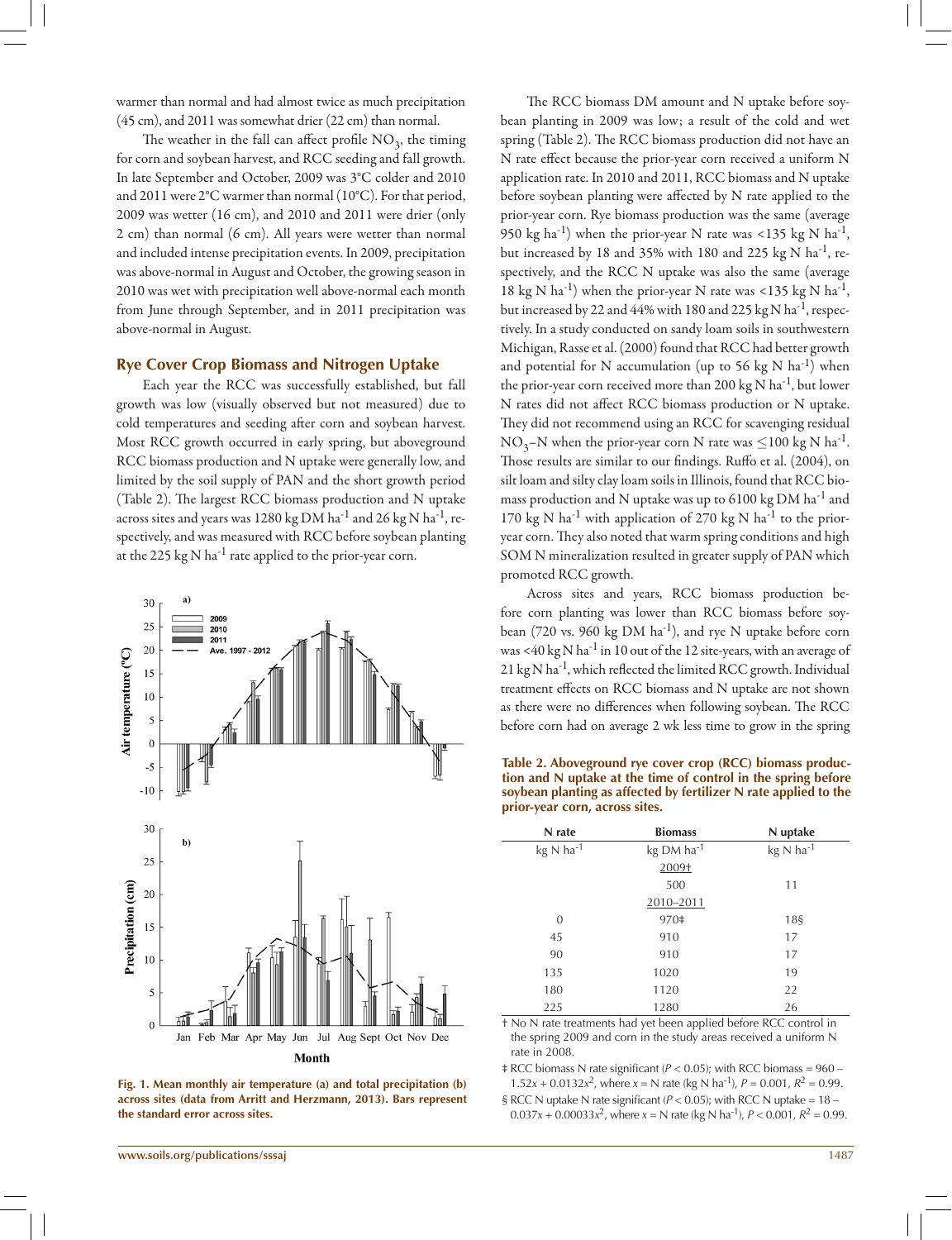compared with RCC before soybean due to RCC control at least 1 wk before corn planting, and corn was also planted on average 1 wk before soybean. The timing for RCC control was an attempt to have corn and soybean planting within recommended calendar dates and to avoid delay in planting that might affect yield potential. According to Duiker and Curran (2005), delay of 2 wk in corn planting can result in grain yield losses up to 0.5  $Mg$  ha<sup>-1</sup>, with other studies across the Corn Belt reporting significant yield reductions with planting delayed after the optimum, ranging from 0.5 to 1.9% yield loss per day (Swanson and Wilhelm, 1996; Lauer et al., 1999; Van Roekel and Coulter, 2011).

Therefore, RCC growth, biomass production, and N uptake were limited by the RCC control timing decision. The abovenormal precipitation during the 3 yr of study resulted in low residual  $NO_3-N$  (presented later), and therefore RCC growth was limited by N supply. An alternative to improve fall RCC growth, and potentially overall RCC biomass production and N uptake, would be to seed the RCC in late summer ( Johnson et al., 1998). However, even if fall growth is increased, desire by producers for early corn and soybean planting would still limit RCC growth in early spring.

#### **Soil Nitrate**

#### **Background Soil Nitrate**

The post-harvest soil  $NO_3-N$  at initiation of the study was  $\leq$ 24 kg N ha<sup>-1</sup> in the top 0.9 m of soil in fall 2008 at all sites (Table 1). This  $NO_3$ –N amount was low and indicated potential for large corn response to N fertilization. None of the fields had a manure history or received any N application after the 2008 crop harvest; therefore, the profile  $NO_3-N$  reflected background levels from the uniform agronomic N rate applied for the 2008 crop.

## **Spring Soil Nitrate during the Corn Year**

Spring profile  $NO_3-N$  was measured only in corn plots with no N application. The  $NO_3-N$  was low at the time of RCC control (Table 3), and with 15 kg N ha<sup>-1</sup> less with RCC than no-RCC. However, there was no difference from the RCC in early June. Soil  $NO<sub>3</sub>–N$  increased slightly with the RCC from the preplant sampling to early June  $(8 \text{ kg N ha}^{-1})$  increase), indicating some net N recycling to soil in the RCC system; whereas with no-RCC there was a slight decrease  $(4 \text{ kg N ha}^{-1} \text{ less})$ . In either case, change in soil  $NO<sub>3</sub>–N$  was not large. The small differences observed in profile  $NO_3-N$  between no-RCC and RCC, and between preplant and early June sampling, would be related to low net RCC N cycling, slow SOM N mineralization, corn N uptake, and  $NO_3-N$  loss with above-normal precipitation.

Krueger et al. (2011) found that on a silt loam soil in Minnesota PAN was reduced up to 35% after RCC control, and up to 59% after RCC harvest for hay. However, changes in soil  $NO_3$ –N during the spring could be influenced more by site-specific N mineralization, soil moisture, and variability in weather conditions than by RCC alone (Andraski and Bundy, 2008; Krueger et al., 2011). Qi et al. (2011) found in Iowa that an RCC reduced  $NO_3-N$  concentrations in tile drainage water in March through June, thus having a positive influence on springtime soil  $NO_3-N$  loss. The RCC effectiveness depended on N rate applied to the prior-year corn, soil management, and weather patterns.

#### **Post-Harvest Soil Nitrate after Corn**

Post-harvest profile  $NO_3-N$  after corn was low across all N rates ( $\leq$ 37 kg N ha<sup>-1</sup>; Table 3), which reflected the above-normal precipitation and large corn yield response to N fertilization. The RCC reduced post-harvest profile  $NO_3-N$  by 4 kg N ha<sup>-1</sup>, a small decrease and potentially a result of soil random variation.

Table 3. Profile soil NO<sub>3</sub>–N (0–0.6 m for spring samples and 0–0.9 m for post-harvest samples) in corn and soybean crops, with **and without rye cover crop (RCC), across sites.**

| Corn year          |                 |                 |                 |                                    |                 |                 | Soybean year |                                     |                 |  |  |  |
|--------------------|-----------------|-----------------|-----------------|------------------------------------|-----------------|-----------------|--------------|-------------------------------------|-----------------|--|--|--|
| <b>Springt</b>     | Post-harvest    |                 |                 |                                    | Post-harvest    |                 |              |                                     |                 |  |  |  |
| <b>RCC</b>         | $NO2-N$         | <b>RCC</b>      | $NO2-N$         | N rate                             | $NO2-N$         | <b>RCC</b>      | $NO2-N$      | N rate <sup>#</sup>                 | $NO3-N$         |  |  |  |
|                    | kg ha-1         |                 |                 | $-  -$ kg ha <sup>-1</sup> - $  -$ |                 |                 |              | $---$ kg ha <sup>-1</sup> - - - - - |                 |  |  |  |
|                    |                 | 2009-2011       |                 |                                    |                 |                 | 2009         |                                     |                 |  |  |  |
| No (preplant)      | $30a\$          | No              | 32a             | $\mathbf{0}$                       | 24c             | No              | 33a          |                                     |                 |  |  |  |
| Yes (preplant)     | 15c             | Yes             | 28 <sub>b</sub> | 135                                | 29 <sub>b</sub> | Yes             | 32a          |                                     |                 |  |  |  |
| No (early June)    | 26 <sub>b</sub> |                 |                 | 225                                | 37a             | 2010-2011       |              |                                     |                 |  |  |  |
| Yes (early June)   | 23 <sub>b</sub> |                 |                 |                                    |                 | No              | 28a          | $\mathbf{0}$                        | 28ab            |  |  |  |
|                    |                 |                 |                 |                                    |                 | Yes             | 28a          | 135                                 | 29a             |  |  |  |
|                    |                 |                 |                 |                                    |                 |                 |              | 225                                 | 26 <sub>b</sub> |  |  |  |
|                    |                 |                 |                 | Analysis of variance               |                 |                 |              |                                     |                 |  |  |  |
| Source             | P > F           | Source          |                 | P > F                              |                 | Source          |              | P > F                               |                 |  |  |  |
| Sampling time (ST) | 0.076           | <b>RCC</b>      |                 | 0.011                              |                 | <b>RCC</b>      |              | 0.614                               |                 |  |  |  |
| <b>RCC</b>         | < 0.001         | $N$ rate $(NR)$ |                 | < 0.001                            |                 | $N$ rate $(NR)$ |              | 0.027                               |                 |  |  |  |
| $ST \times RCC$    | < 0.001         | $RCC \times NR$ |                 | 0.832                              |                 | $RCC \times NR$ |              | 0.322                               |                 |  |  |  |

† The spring sampling was conducted only in corn plots with no fertilizer N. Sampling time was at time of RCC control and when corn was at the V4 to V7 growth stages in early June.

‡ The N rate for the fall sampling after soybean corresponds to the N rate applied to the prior-year corn.

§ Means followed by the same letter within a column are not different ( $P \le 0.05$ ).

¶ The analysis of variance corresponds only to 2010–2011.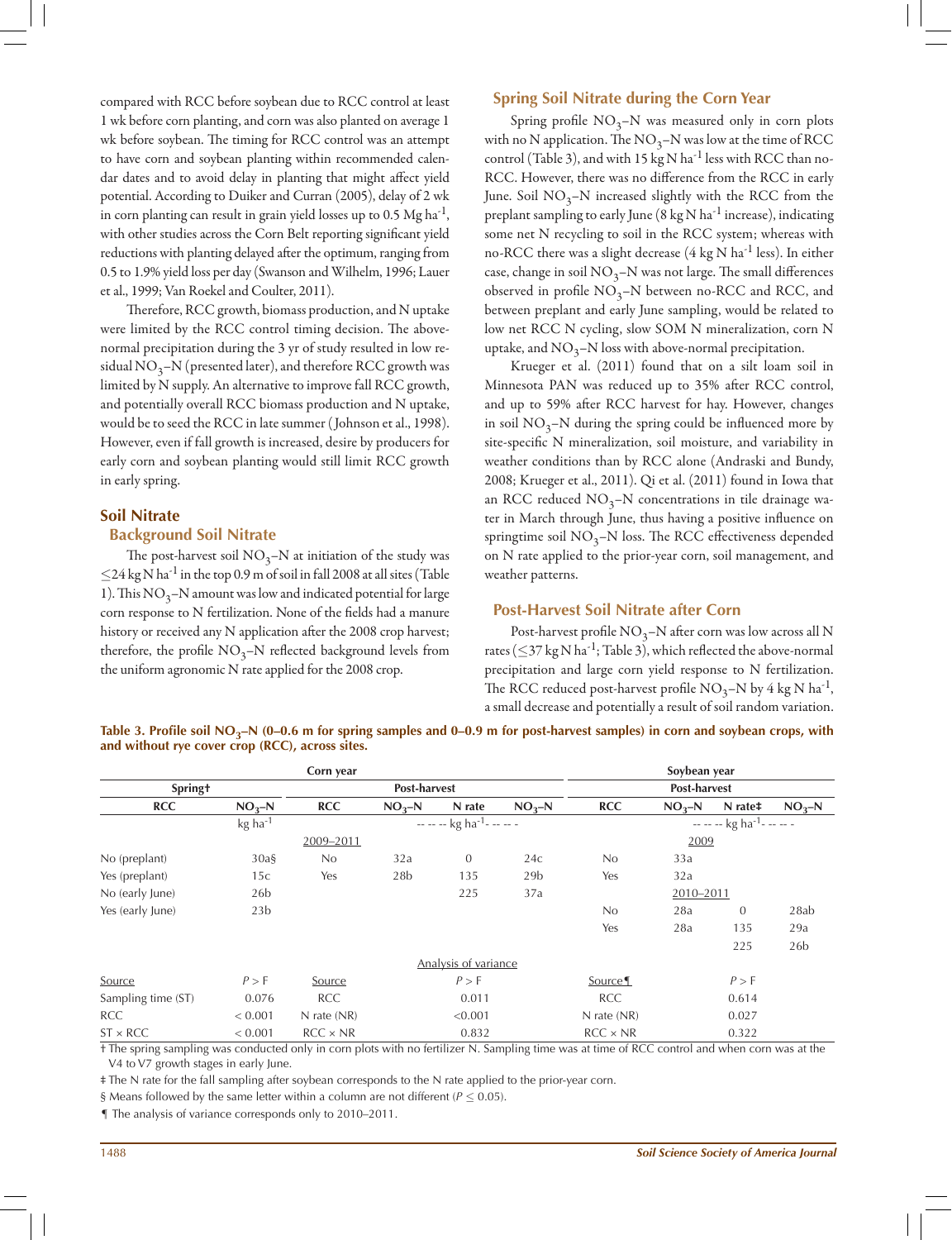#### **Table 4. Analysis of variance for the corn responses to rye cover crop (RCC) and fertilizer N rate, across sites and years, 2009–2011.**

| <b>Source</b>                   | Canopy<br><b>NDVI</b> | Plant<br>population+ height+ | <b>Plant</b> | Grain<br>vield | <b>Grain N</b><br>uptake | <b>Total N</b><br>uptake | PUE‡    |  |
|---------------------------------|-----------------------|------------------------------|--------------|----------------|--------------------------|--------------------------|---------|--|
|                                 |                       |                              |              |                |                          |                          |         |  |
| <b>RCC</b>                      | < 0.001               | < 0.001                      | < 0.001      |                | $\leq 0.001 \leq 0.001$  | < 0.001                  | < 0.001 |  |
| N rate $(NR) < 0.001$           |                       | 0.861                        | < 0.001      | < 0.001        | < 0.001                  | < 0.001                  | < 0.001 |  |
| $RCC \times NR$                 | 0.016                 | 0.402                        | 0.325        | 0.588          | 0.786                    | 0.554                    | 0.007   |  |
| + Data only from 2010 and 2011. |                       |                              |              |                |                          |                          |         |  |

‡ PUE, plant N uptake efficiency.

The small RCC effect might be expected as the RCC was controlled in the spring, and corn growth and N uptake occurred all growing season. Application of 135 and 225 kg N ha<sup>-1</sup> influenced post-harvest profile  $NO_3-N$  more than the RCC (Table 3); however, increases were small especially considering the highest N rate. Some soil  $NO_3$ –N differences due to the RCC were measured in the spring, but those differences were small between no-RCC and RCC and would have little effect on corn growth or impact on profile  $NO_3-N$  at the end of the growing season.

## **Post-Harvest Soil Nitrate after Soybean**

As found following corn, post-soybean harvest profile soil NO<sub>3</sub>–N was low ( $\leq$ 33 kg N ha<sup>-1</sup>) and not affected by the RCC (Table 3). The N rate applied to the prior-year corn had a small and inconsistent effect, likely due to soil random variation as it would be unlikely for N application to a prior-year corn to have an influence on profile  $NO<sub>3</sub>–N$  after soybean harvest the following year.

# **Corn Canopy Sensing and Plant Early Growth**

Across sites and years, average corn canopy NDVI values were greater with no-RCC than RCC (0.701 vs. 0.675; *P* < 0.001; Table 4). The low NDVI values with no or low applied N indicated a decrease in corn stand establishment and growth, N stress, and potential for large response to N application (Table 5 and Fig. 2a). Low NDVI values also reflected years with abovenormal precipitation and high N rate requirement. Nitrogen rate increased NDVI values up to the point where response pla-

#### **Table 5. Regression models and parameters describing the corn responses to rye cover crop (RCC) and fertilizer N rate, across sites and years, 2009–2011.**

| <b>RCC</b> | <b>Model</b> <sup>+</sup> | <b>Regression parameters</b>  |                                 |                                                                     |                                  |          |                                 | <b>YEONRS</b>         | $R^2$ | P > F   |
|------------|---------------------------|-------------------------------|---------------------------------|---------------------------------------------------------------------|----------------------------------|----------|---------------------------------|-----------------------|-------|---------|
|            |                           | a                             | b                               | $\mathbf{C}$                                                        | Join point                       | Plateau‡ | <b>EONRS</b>                    |                       |       |         |
|            |                           |                               |                                 |                                                                     | $kg \text{ N}$ ha <sup>-1</sup>  |          | $kg \text{ N}$ ha <sup>-1</sup> | $Mg$ ha <sup>-1</sup> |       |         |
|            |                           |                               |                                 | Canopy Normalized Difference Vegetative Index (NDVI)                |                                  |          |                                 |                       |       |         |
| No         | QP                        | 0.646a<br>$(0.009)$ #         | 0.0013 <sub>b</sub><br>(0.0004) | $-0.000006a$<br>(0.000002)                                          | 112                              | 0.718    |                                 |                       | 0.45  | < 0.001 |
| Yes        | QP                        | 0.607 <sub>b</sub><br>(0.015) | 0.0020a<br>(0.0009)             | $-0.000011a$<br>(0.000008)                                          | 87                               | 0.692    |                                 |                       | 0.27  | < 0.001 |
|            |                           |                               |                                 |                                                                     | Grain yield                      |          |                                 |                       |       |         |
| No         | QP                        | 5.87a<br>(0.42)               | 0.0645a<br>(0.0100)             | $-0.000163a$<br>(0.000048)                                          | 197                              | 12.21    | 181                             | 12.20                 | 0.68  | < 0.001 |
| Yes        | QP                        | 4.67b<br>(0.55)               | 0.0672a<br>(0.0128)             | $-0.000166a$<br>(0.000060)                                          | 202                              | 11.46    | 185                             | 11.41                 | 0.60  | < 0.001 |
|            |                           |                               |                                 |                                                                     | Grain N uptake                   |          |                                 |                       |       |         |
| No         | $\mathbf Q$               | 44.4a<br>(4.6)                | 0.590a<br>(0.096)               | $-0.00113a$<br>(0.00041)                                            | 225                              | 120      |                                 |                       | 0.71  | < 0.001 |
| Yes        | Q                         | 35.2a<br>(5.3)                | 0.566a<br>(0.111)               | $-0.00097a$<br>(0.00047)                                            | 225                              | 114      |                                 |                       | 0.66  | < 0.001 |
|            |                           |                               |                                 |                                                                     | Total aboveground plant N uptake |          |                                 |                       |       |         |
| No         | Q                         | 75.4a<br>(6.8)                | 0.934a<br>(0.144)               | $-0.00176a$<br>(0.00061)                                            | 225                              | 196      |                                 |                       | 0.73  | < 0.001 |
| Yes        | ${\bf Q}$                 | 63.5a<br>(8.5)                | 0.828a<br>(0.179)               | $-0.00120a$<br>(0.00077)                                            | 225                              | 189      |                                 |                       | 0.65  | < 0.001 |
|            |                           |                               |                                 | N use efficiency (NUE) expressed as plant N uptake efficiency (PUE) |                                  |          |                                 |                       |       |         |
| No         | Q                         | 3.13a<br>(0.20)               | $-0.0197a$<br>(0.0034)          | 0.000044a<br>(0.000012)                                             | 225                              | 0.897    |                                 |                       | 0.74  | < 0.001 |
| Yes        | Q                         | 2.70a<br>(0.23)               | $-0.0167a$<br>(0.0039)          | 0.000038a<br>(0.000014)                                             | 225                              | 0.860    |                                 |                       | 0.58  | < 0.001 |

† Q, quadratic regression model; QP, quadratic-plateau regression model. Models fit using site-year means.

‡ Mg ha-1 for grain yield, kg N ha-1 for grain N and total aboveground plant N uptake, and kg N kg-1 N for PUE. The regression model did not reach a plateau for grain N, total aboveground plant N, and PUE, therefore, the highest N rate used for comparison.

§ EONR, economic optimum N rate; YEONR, yield at the economic optimum N rate.

¶ Regression parameters followed by the same letter within a column and measurement are not different as determined by 95% lower and upper confidence limits.

# Values in parentheses are standard errors.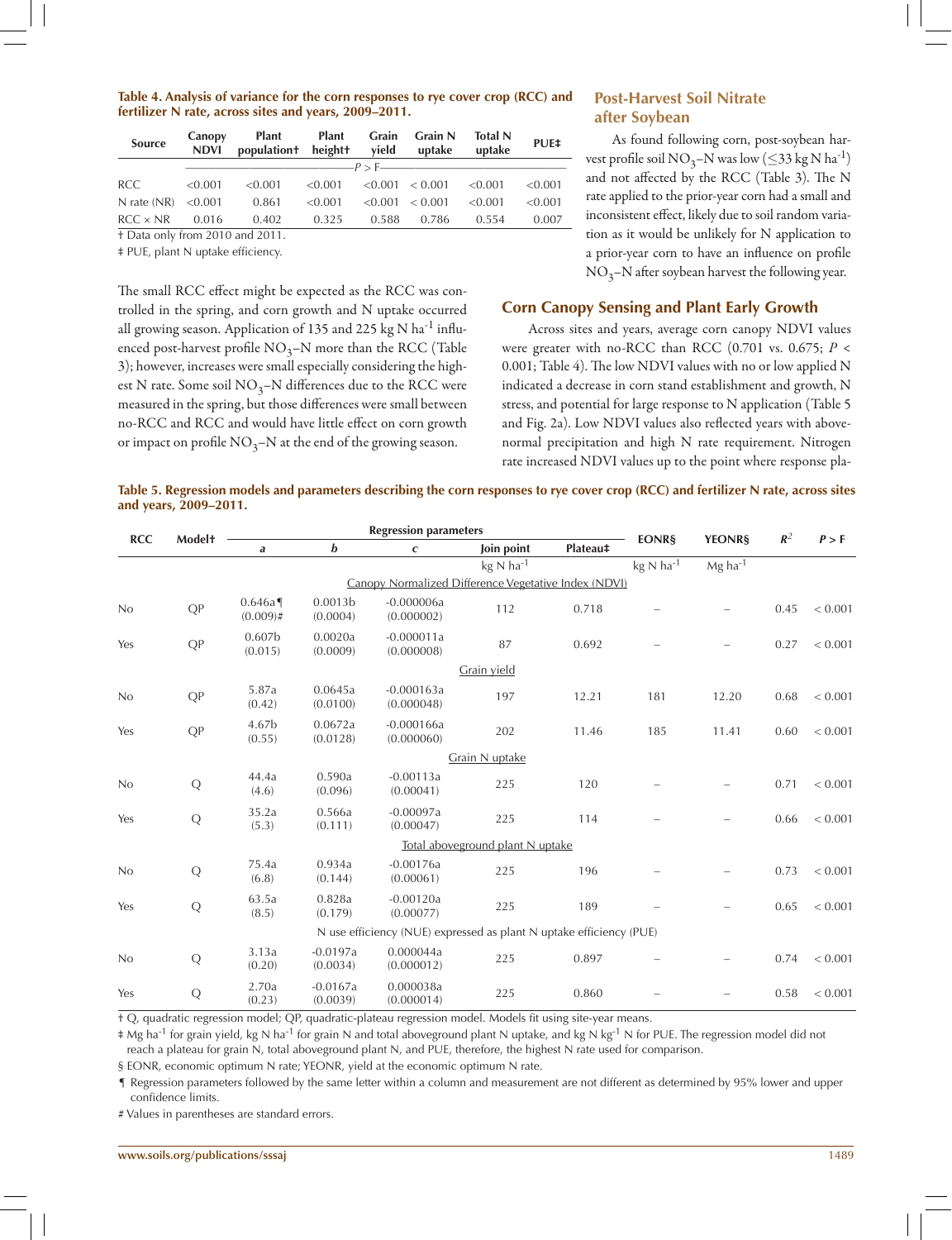teaued. The NDVI at all N rates, and the NDVI at the plateau was greater with no-RCC than RCC (0.718 vs. 0.692, respectively), indicating negative effects of RCC on early corn growth and canopy development.

The shape of the NDVI response to N rate was different between no-RCC and RCC (Fig. 2a). Also, the N rate at maximal plant canopy (regression model N rate join point) was 25 kg N ha-1 greater with no-RCC than RCC (Table 5). The higher N rate could be an indication of greater N uptake demand due to larger corn biomass with no-RCC, less N needed by corn as a result of the negative effect of RCC, or difference in spring soil  $NO_3-N$  with RCC.

Rapid corn growth in the early- and mid-growing season results in high plant N uptake requirement (Abendroth et al., 2011), and it is possible that site-specific changes in inorganic N supply, besides an RCC effect on plant growth, resulted in the differential canopy response at the zero and lowest N rate.

Measurement of corn plant height and population at the V4 to V7 growth stages in 2010–2011 confirmed the negative effect of RCC on corn growth and development. The statistical analysis is presented in Table 4, but the data is only summarized here. Plant population was 5% greater with no-RCC than RCC  $(87000 \text{ vs. } 83000 \text{ plants ha}^{-1})$ , and plant height was 16% greater with no-RCC than RCC across N rates (0.82 vs. 0.69 m). Corn



**Fig. 2. Corn canopy normalized difference vegetative index (NDVI) (a) and corn grain yield (b) response to rye cover crop (RCC) and N rate, across sites and years. The analysis of variance is presented in Table 4 and regression models and parameters are presented in Table 5.**

plant height was also influenced by N rate, with height at 0.76 m with applied N (average of all N rates) and 0.71 m with no applied N. These results indicated that the RCC produced an environment that was detrimental to corn establishment and early growth. Detrimental effects of RCC could be aggravated by or interact with other factors, such as cold and wet spring conditions, RCC soil surface mulch, poor RCC residue removal from the seed row at planting (occurred at two sites in 2010), and early season insect feeding and plant defoliation for corn planted into the RCC. Armyworm (*Spodoptera* sp.) feeding required insecticide application at two sites in 2010.

Decreases in profile  $NO_3-N$  due to RCC were minimal in the corn years, and hence the negative effects of RCC on corn establishment and early growth could be more associated with the overall rye-corn sequence and changes in soil properties. Cover crop effectiveness in improving annual crop yield is often related to successful cover crop establishment and biomass production (Strock et al., 2004). However, RCC produced negative crop effects in our study as it reduced corn establishment and early growth.

## **Corn Yield and Nitrogen Response Corn Yield**

Across N rates, average corn grain yield was greater with no-RCC than RCC (0.95 Mg ha-1; *P* < 0.001; Table 4, Fig. 2b), and was 0.75  $Mg$  ha<sup>-1</sup> greater at the agronomic maximum N rate (plateau yield; Table 5). No-till cropping systems may benefit from cover crops through decreased soil erosion, increased N recycling, improved soil quality, and increased crop yield (Olson et al., 2010; Moore et al., 2014; Reinbott et al., 2004). That was not the case in our study, where reduced yield was potentially due to an allelopathic effect from the RCC on corn growth or differences in soil properties between no-RCC and RCC during the growing season. Also, RCC biomass can create a surface mulch that would change soil moisture and temperature patterns and negatively affect corn growth (Dhima et al., 2006). Waiting only 7 to 10 d for planting corn after RCC control has been reported to be enough to avoid the allelopathic effect of RCC on corn growth (Duiker and Curran, 2005). In our study, however, that was not the case as there was decreased corn early growth, plant stand, and grain yield with the intended minimum 7-d waiting period from rye control to corn planting. Duiker and Curran (2005) found that RCC did not reduce corn yield with adequate N (180 kg N ha<sup>-1</sup>). Zotarelli et al. (2009), however, found that positive effects of RCC on corn yield were greater with no applied N or when applying only 67 kg N ha<sup>-1</sup>. When 133 kg N ha<sup>-1</sup> was applied, they found a negative effect of RCC on corn yield.

Results of our study reflected the overall low soil supply of PAN (with no applied N) and need for a high N rate. Krueger et al. (2012) indicated that corn yield decrease with RCC was likely a result of the rye-corn rotation affecting corn growth rather than RCC effects on soil supply of PAN, which could have been the case in our study and was confirmed by the relatively small differences in soil profile  $NO_3-N$  between no-RCC and RCC.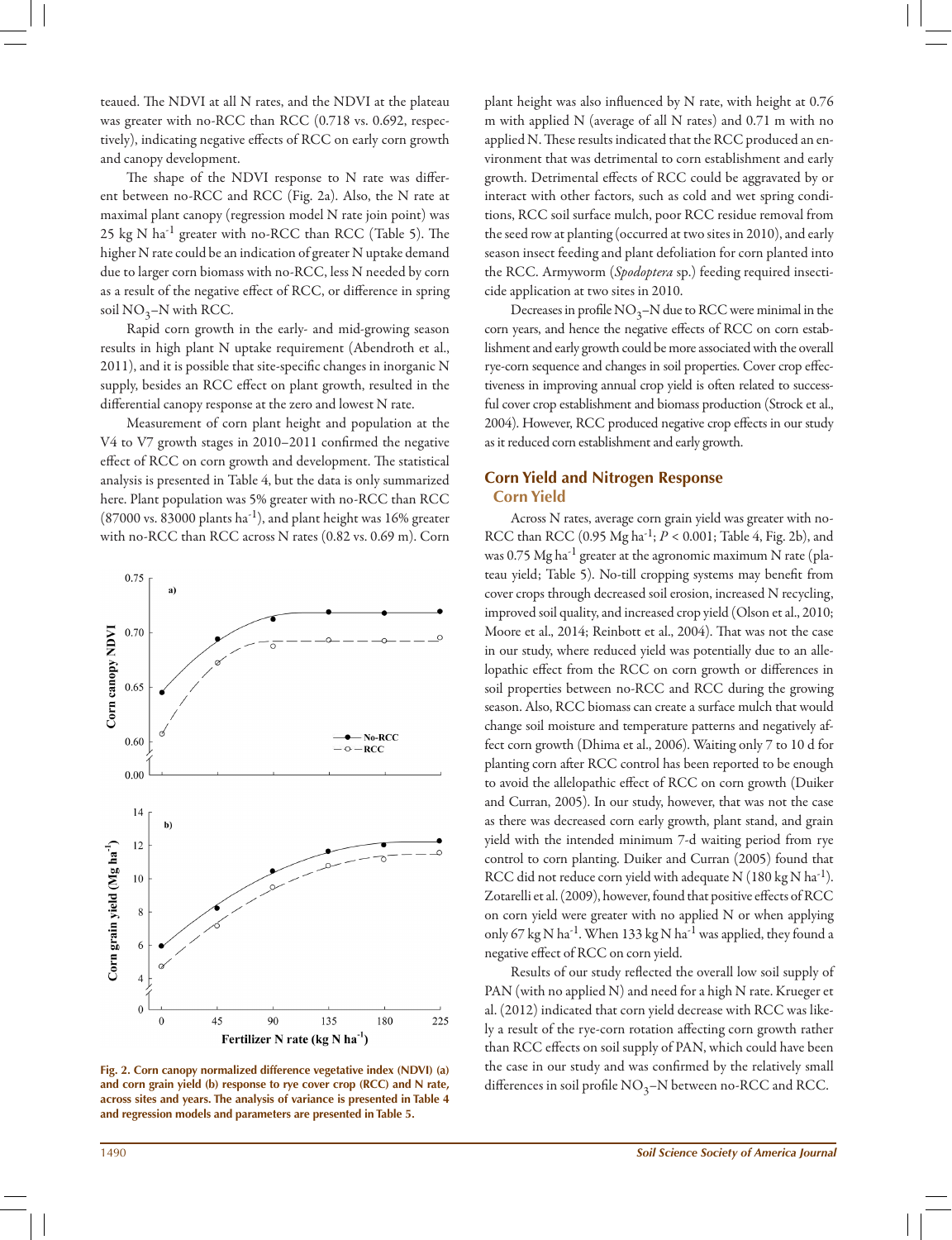Corn grain yield decreased as RCC biomass increased. This is shown in Fig. 3 with the 180 kg N  $ha^{-1}$  rate, which was chosen as it was close to the optimal N rate across sites and years. Approximately 50% of the site-years had a corn grain yield decrease <1 Mg ha<sup>-1</sup>, and 30% a yield decrease >1 Mg ha<sup>-1</sup>. This indicated frequent and sometimes large corn grain yield decrease with the intended corn planting 7 to 10 d after RCC control, and especially with RCC biomass production >500 kg DM ha<sup>-1</sup>. These results confirmed the need for developing better agronomic RCC management or different corn production practices to improve early season corn growth and grain yield with the use of an RCC. Examples could be early RCC control and extending the waiting period to plant corn after RCC control. However, early control would limit RCC growth and uptake of residual N, while later corn planting would allow more time for RCC biomass degradation, which conflicts with producers' desire for early corn planting.

#### **Nitrogen Response**

Corn grain yield response to N rate was the same with no-RCC and RCC (Table 5 and Fig. 2b). The N rate at the agronomic maximum (plateau yield) was only 5 kg N ha-1 lower with no-RCC than RCC. An RCC can potentially increase soil supply of PAN and reduce N rate requirement (Sainju and Singh, 2008). Andraski and Bundy (2005) found a decrease of 30 kg N ha<sup>-1</sup> in N rate requirement with RCC in 2 out of 3 yr on sandy soils in Wisconsin. However, there was no difference in corn response to N fertilization in our study. Compared with the V10 canopy sensing results, the grain yield response was to a much greater N rate and with no difference between no-RCC and RCC at each N rate. These results indicate that as the growing season progressed, the difference in corn maximal N rate requirement between no-RCC and RCC decreased in comparison with the canopy sensing results. The N rate at the join point was 25 kg N ha-1 greater with no-RCC than RCC at V10 (NDVI results), but this relationship changed with grain yield, where the



**Fig. 3. Corn grain yield response to the rye cover crop (RCC; yield with no-RCC minus yield with RCC) at the 180 kg N ha-1 rate. Data points are the means of each site-year and RCC biomass corresponds to biomass at the time of RCC control.**

join point was only 5 kg N ha<sup>-1</sup> lower with no-RCC than RCC. The NDVI results indicate that the RCC reduced corn biomass production (slowed growth and development), and therefore reduced corn N demand at the time of canopy sensing. However, a difference in corn N requirement was gone at the end of the growing season.

The EONR was only  $4 \text{ kg N}$  ha<sup>-1</sup> less with no-RCC than with RCC (Table 5), basically the same optimal N rate. Also, the YEONR was  $6\%$  (0.79 Mg ha<sup>-1</sup>) greater with no-RCC than RCC (Table 5). Compared with the recommended N rate for a CS rotation in Iowa (Sawyer et al., 2006), the EONR was approximately 25 kg N ha<sup>-1</sup> greater, which reflected the abovenormal precipitation received in the years of study. The lack of N rate interaction between no-RCC and RCC could also have been an influence of above-normal precipitation, high C/N ratio of the RCC biomass and low degradation rate, and interaction with N cycling. Also, the RCC N uptake was low, which would indicate a small potential of RCC to change soil supply of PAN, as was measured. Since there was no EONR difference between no-RCC and RCC, it appears that N rate recommendations for corn should not change in an RCC system.

#### **Nitrogen Use Efficiency**

The greater corn growth and grain yield with no-RCC than with RCC resulted in greater grain N and total aboveground



**Fig. 4. Corn grain N (a) and total aboveground plant N (b) uptake response to rye cover crop (RCC) and N rate, across sites and years. The analysis of variance is presented in Table 4 and regression models and parameters are presented in Table 5.**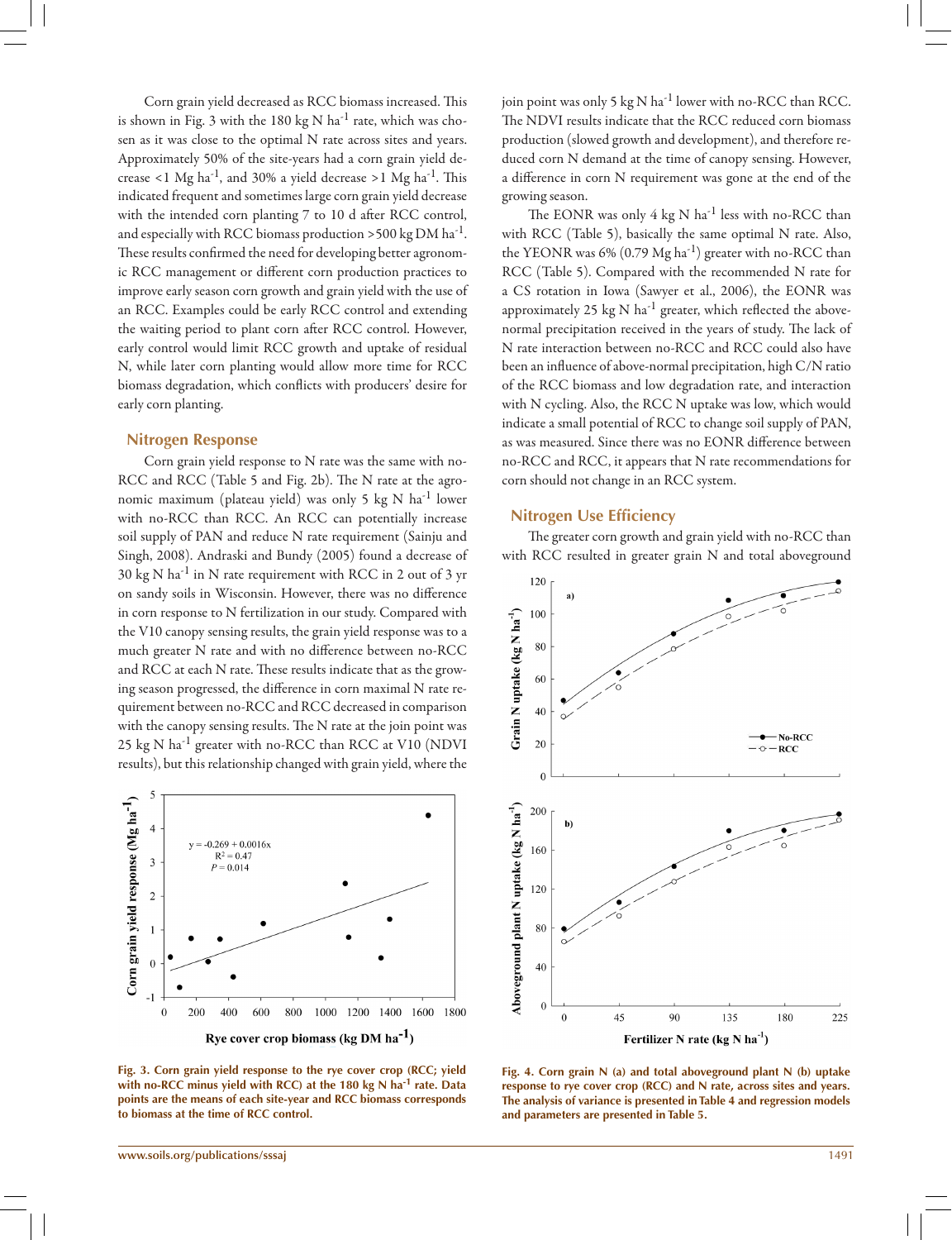plant N uptake at each N rate (Tables 4 and Table 5, Fig. 4), with a mean average of 9 and  $14 \text{ kg N}$  ha<sup>-1</sup> greater N, respectively. The N uptake response to N rate was similar with no-RCC and RCC (Fig. 4), as was found for grain yield; however, the grain N and total aboveground plant N uptake did not reach a plateau (Table 5) as for grain yield. According to Tollenaar et al. (1993), the interaction of factors determining corn response to RCC and N uptake are complex and may be affected by RCC biomass production, available N to facilitate RCC biomass degradation, and allelopathic effect of RCC on corn growth and development. Zhang et al. (2008) indicated that N uptake and chlorophyll content can be affected by N rate, but sometimes yield is not greatly affected by N treatments, which may explain the response difference between grain yield and N uptake found in our study. Finally, Al-Kaisi and Kwaw-Mensah (2007) indicated that seasonal variability can affect N uptake and that a linear increase of N uptake can result with an increase in N rate, which may or may not be reflected in a concurrent yield increase.

For PUE, the main effect of RCC and N rate, and the interaction, were significant (Table 4). The PUE response to N rate was similar with no-RCC and RCC, and followed a quadratic decreasing trend (Fig. 5). The PUE, as similar for plant N uptake, did not reach a plateau because above-optimal supply may induce a luxury uptake of nutrients, including N (Zhang et al., 2008). Across sites, years, and N rates, PUE was greater for no-RCC than for RCC (1.44 vs. 1.29 kg N kg<sup>-1</sup> N, respectively). The difference in PUE was greater at lower N rates, but similar when N approached the highest rate, indicating the significant interaction (Table 4 and Table 5). The larger PUE observed with no-RCC than RCC, especially with low applied N, could be a reflection of the greater corn vegetative biomass production with no-RCC than RCC, deficient fertilizer plus soil PAN supply with RCC, and potential change in N cycling with RCC.

Nitrogen use efficiency values generally decline with increasing N rates, and can be fairly low in optimally fertilized systems due to low yield increase per unit of applied N near maximal N



**Fig. 5. Plant N uptake efficiency (PUE) as affected by rye cover crop (RCC) and N rate, across sites and years. The analysis of variance is presented in Table 4 and regression models and parameters are presented in Table 5.**

response. The PUE helped identify the low corn productivity and low NUE in the RCC system, confirmed the N stress at low N rates, and indicated the differences in corn NUE between no-RCC and RCC. The small difference in PUE between no-RCC and RCC at the high N rate application reflected the corn grain yield plateau (at sufficient N application) above the maximal N response with no-RCC and RCC.

#### **Soybean Plant Population and Yield**

No difference in soybean early growth between no-RCC and RCC was observed. Plant population was the same for no-RCC and RCC  $(P = 0.592)$  at the V1 to V2 growth stages (average  $337000$  plants ha<sup>-1</sup>). Also, N rate applied to the prior-year corn had no effect  $(P = 0.173)$  on soybean population (data not shown). The RCC or N rate applied to the prior-year corn had no effect on soybean grain yield (Table 6). Since soybean is capable of symbiotic N fixation, changes in soil supply of PAN or an effect of RCC on N cycling would not be expected to affect yield as soybean could compensate for such changes. Apparently, unlike in corn, the presence of RCC biomass, degradation products, or early season changes in soil properties due to the RCC did not negatively affect soybean. However, a decrease in soybean plant biomass with late RCC control and delay in soybean planting can be possible (Westgate et al., 2005). Ruffo et al. (2004) found that if RCC control and soybean planting were accomplished on a timeliness basis, there was no decrease in soybean yield. Reddy (2001) also reported that RCC had no detrimental effect on soybean yield with either no-till or conventional till. With winter wheat (*Triticum aestivum* L.) and winter RCCs, Thelen and Leep (2002) reported soybean yield was not reduced when planted 5 to 11 d after rye control, although there were reduced yields of corn and corn silage. It appears that farmers can effectively utilize RCC in CS cropping systems when the RCC precedes soybean in the rotation.

**Table 6. Soybean grain yield response to rye cover crop (RCC) and fertilizer N rate applied to the prior-year corn.**

| N rate                          | No-RCC                                    | <b>RCC</b> |  |  |  |
|---------------------------------|-------------------------------------------|------------|--|--|--|
| $kg \text{ N}$ ha <sup>-1</sup> | -- -- -- - Mg ha <sup>-1</sup> - -- -- -- |            |  |  |  |
|                                 | 2009 <sub>1</sub>                         |            |  |  |  |
|                                 | 4.17                                      | 4.19       |  |  |  |
|                                 | 2010-2011                                 |            |  |  |  |
| 0                               | 4.10                                      | 4.07       |  |  |  |
| 45                              | 4.01                                      | 4.07       |  |  |  |
| 90                              | 4.04                                      | 3.96       |  |  |  |
| 135                             | 4.05                                      | 3.98       |  |  |  |
| 180                             | 4.02                                      | 3.97       |  |  |  |
| 225                             | 4.06                                      | 4.00       |  |  |  |
| Mean                            | 4.04                                      | 4.01       |  |  |  |
|                                 | Statistics $(P > F)$                      |            |  |  |  |
| <u>Source</u>                   |                                           |            |  |  |  |
| Rye cover crop (RCC)            |                                           | 0.387      |  |  |  |
| $N$ rate $(NR)$                 | 0.183                                     |            |  |  |  |
| $RCC \times NR$                 |                                           | 0.451      |  |  |  |

† No N rate treatments had yet been applied before 2009 and corn in the study areas received a uniform N rate in 2008.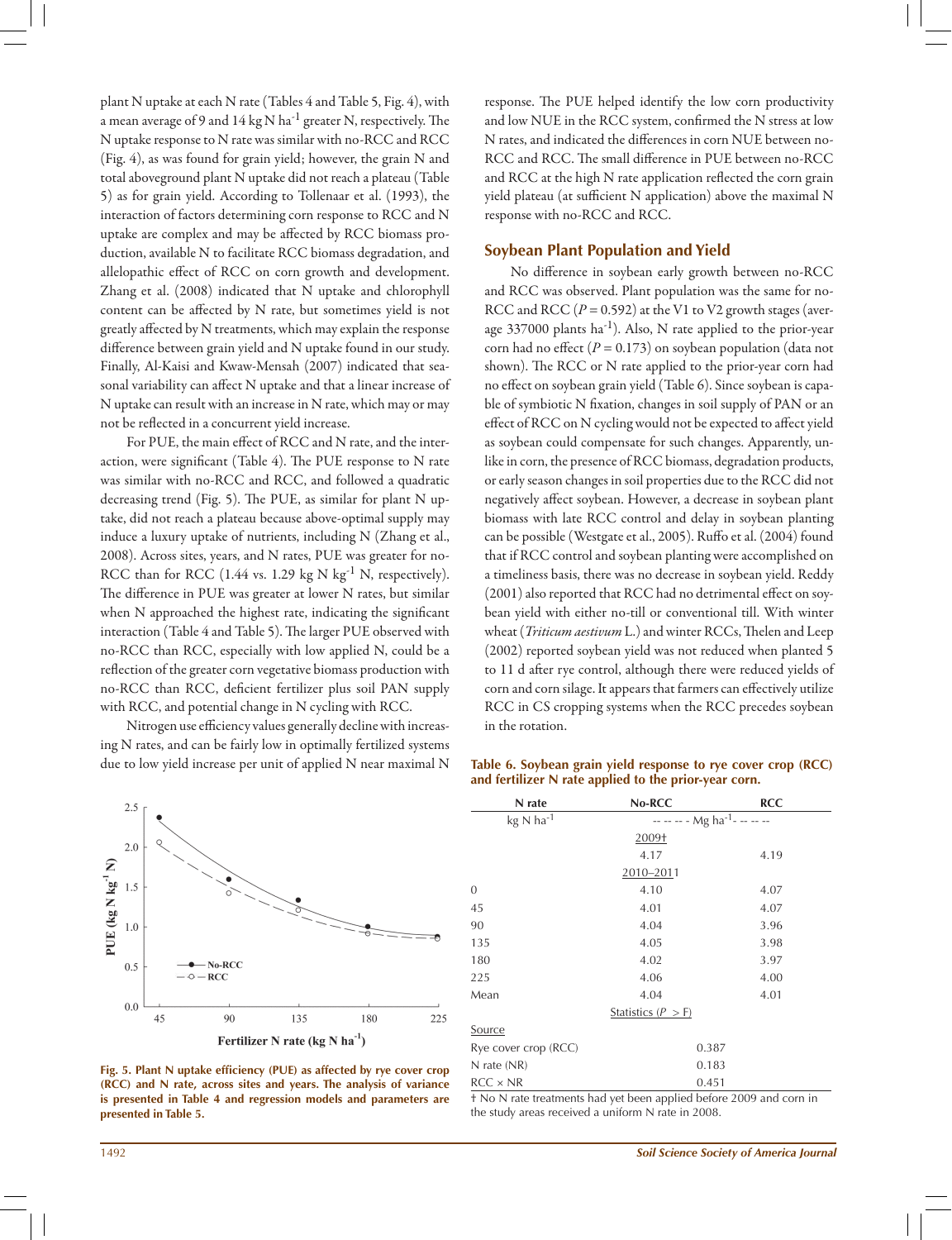## **CONCLUSIONS**

Despite the RCC being successfully established after corn and soybean harvest, the aboveground RCC biomass and N uptake at the time of control in the spring was low, typically much less than the 1280 kg DM ha<sup>-1</sup> and 26 kg N ha<sup>-1</sup> maximum measured across sites and years. The potential for RCC biomass production was limited by the short growing period in early spring before RCC control due to the requirement for timely corn and soybean planting, and by low soil  $NO<sub>3</sub>–N$ . The RCC decreased profile  $NO_3$ –N only in the spring at the time of RCC control, but the reduction was small and did not have an influence on corn N response.

The RCC had no effect on early season soybean plant population or grain yield. Corn early growth and plant stand, however, were decreased with the RCC and resulted in lower corn grain yield compared with no-RCC. At the EONR, corn grain yield was 6% greater with no-RCC than RCC. Also, the negative impact of RCC on corn yield increased as RCC biomass production increased. Early spring RCC control to limit RCC biomass production would decrease the negative effect of RCC on corn production, however, early control would limit RCC N uptake and potentially reduce positive effects on retaining  $NO<sub>3</sub>–N$  in the soil-crop system.

The RCC did not change corn optimal N application rate as the EONR was 4 kg N ha<sup>-1</sup> lower with no-RCC than RCC, a small difference considering the inclusion of RCC in the cropping system. As a result of reduced early corn growth and lower grain yield with the RCC, there was lower PUE across N rates and no gain in NUE at the EONR. Results of this short-term study suggested that N application rate for corn in a no-till CS rotation should be the same with or without an RCC. Since there was low RCC N uptake, reduced corn yield and PUE, no change in corn EONR, and no increase in soybean yield, improvement in RCC or CS management is needed for RCC to be a no-till crop production enhancing practice.

#### **ACKNOWLEDGMENTS**

This research is part of a regional collaborative project supported by the USDA-NIFA, Award No. 2011-68002-30190, "Cropping Systems Coordinated Agricultural Project: Climate Change, Mitigation, and Adaptation in Corn-based Cropping Systems." Project Web site: sustainablecorn.org. The research was also supported by the Iowa Department of Agriculture and Land Stewardship, Division of Soil Conservation and Water Quality, through funds appropriated by the Iowa General Assembly. Appreciation is extended to the Iowa State University Research Farms superintendents and personnel for their support with field activities.

#### **REFERENCES**

- Abendroth, L.J., R.W. Elmore, M.J. Boyer, and S.K. Marlay. 2011. Corn growth and development. PMR 1009. Iowa State Univ. Ext., Ames.
- Acuña, J.C.M., and M.B. Villamil. 2014. Short-term effects of cover crops and compaction on soil properties and soybean production in Illinois. Agron. J. 106:860–870. doi:10.2134/agronj13.0370
- Al-Kaisi, M.M., and D. Kwaw-Mensah. 2007. Effect of tillage and nitrogen rate on corn yield and nitrogen and phosphorus uptake in a corn-soybean rotation. Agron. J. 99:1548–1558. doi:10.2134/agronj2007.0012
- Al-Kaisi, M.M., X. Yin, and M.A. Licht. 2005. Soil carbon and nitrogen changes

as affected by tillage system and crop biomass in a corn–soybean rotation. Appl. Soil Ecol. 30:174–191. doi:10.1016/j.apsoil.2005.02.014

- Andraski, T.W., and L.G. Bundy. 2005. Cover crop effects on corn yield response to nitrogen on an irrigated sandy soil. Agron. J. 97:1239–1244. doi:10.2134/agronj2005.0052
- Andraski, T.W., and L.G. Bundy. 2008. Corn residue and nitrogen source effects on nitrogen availability in no-till corn. Agron. J. 100:1274–1279. doi:10.2134/agronj2008.0039
- Arritt, R.W., and D. Herzmann. 2013. Iowa Environmental Mesonet. Available at http://mesonet.agron.iastate.edu/agclimate/hist/dailyRequest.php (accessed 28 Jan. 2013). Iowa State Univ., Ames.
- Barker, D.W., and J.E. Sawyer. 2010. Using active canopy sensors to quantify corn nitrogen stress and nitrogen application rate. Agron. J. 102:964–971. doi:10.2134/agronj2010.0004
- Bernstein, E.R., J.L. Posner, D.E. Stoltenberg, and J.L. Hedtcke. 2011. Organically managed no-tillage rye-soybean systems: Agronomic, economic, and environmental assessment. Agron. J. 103:1169–1179. doi:10.2134/agronj2010.0498
- Brown, J.R., editor. 1998. Recommended chemical soil test procedures for the North Central Region. North Central Reg. Res. Pub. No. 221 (Rev) SB 1001. Missouri Agric. Exp. Stn, Columbia.
- Bundy, L.G., and T.W. Andraski. 2005. Recovery of fertilizer nitrogen in crop residues and cover crops on an irrigated sandy soil. Soil Sci. Soc. Am. J. 69:640–648. doi:10.2136/sssaj2004.0216
- Cerrato, M.E., and A.M. Blackmer. 1990. Comparison of models for describing corn yield response to nitrogen fertilizer. Agron. J. 82:138–143. doi:10.2134/agronj1990.00021962008200010030x
- Dabney, S.M., J.A. Delgado, and D.W. Reeves. 2001. Using winter cover crops to improve soil and water quality. Commun. Soil Sci. Plant Anal. 32:1221– 1250. doi:10.1081/CSS-100104110
- Dabney, S.M., J.A. Delgado, J.J. Meisinger, H.H. Schomberg, M.A. Liebig, T. Kaspar, J. Mitchell, and W. Reeves. 2010. Using cover crops and cropping systems for nitrogen management. In: J.A. Delgado and R.F. Follett, editors, Advances in nitrogen management for water quality. Soil and Water Conserv. Soc., Ankeny, IA. p. 230–281.
- De Bruin, J.L., P.M. Porter, and N.R. Jordan. 2005. Use of a rye cover crop following corn in rotation with soybean in the Upper Midwest. Agron. J. 97:587–598. doi:10.2134/agronj2005.0587
- Dhima, K.V., I.B. Vasilakoglow, I.G. Eleftherohorinos, and A.S. Lithourgidis. 2006. Allelopathic potential of winter cereals and their cover crop mulch effect on grass weed suppression and corn development. Crop Sci. 46:345– 352. doi:10.2135/cropsci2005-0186
- Dinnes, D.L., D.L. Karlen, D.B. Jaynes, T.C. Kaspar, J.L. Hatfield, T.S. Colvin, and C.A. Cambardella. 2002. Nitrogen management strategies to reduce nitrate leaching in tile-drained Midwestern soils. Agron. J. 94:153–171. doi:10.2134/agronj2002.0153
- Drury, C.F., C.S. Tan, T.W. Welacky, W.D. Reynolds, T.Q. Zhang, T.O. Oloya, N.B. McLaughlin, and J.D. Gaynor. 2014. Reducing nitrate loss in tile drainage water with cover crops and water-table management systems. J. Environ. Qual. 43:587–598. doi:10.2134/jeq2012.0495
- Duiker, S.W., and W.S. Curran. 2005. Rye cover crop management for corn production in the Northern Mid-Atlantic region. Agron. J. 97:1413–1418. doi:10.2134/agronj2004.0317
- Feyereisen, G.W., B.N. Wilson, G.R. Sands, J.S. Strock, and P.M. Porter. 2006. Potential for a rye cover crop to reduce nitrate loss in Southwestern Minnesota. Agron. J. 98:1416–1426. doi:10.2134/agronj2005.0134
- Franzluebbers, A.J. 2005. Soil organic carbon sequestration and agricultural greenhouse gas emissions in the southeastern USA. Soil Tillage Res. 83:120–147. doi:10.1016/j.still.2005.02.012
- Gitelson, A.A., Y.J. Kaufman, and M.N. Merzlyak. 1996. Use of a green channel in remote sensing of global vegetation from EOS-MODIS. Remote Sens. Environ. 58:289–298. doi:10.1016/S0034-4257(96)00072-7
- Hashemi, M., A. Farsad, A. Sadeqhpour, S.A. Wels, and S.J. Herbert. 2013. Cover-crop seeding date influence on fall nitrogen recovery. J. Plant Nutr. Soil Sci. 176:69–75. doi:10.1002/jpln.201200062
- Hatfield, J.L., L.D. McMullen, and C.S. Jones. 2009. Nitrate-nitrogen patterns in the Raccoon River Basin related to agricultural practices. J. Soil Water Conserv. 64:190–199. doi:10.2489/jswc.64.3.190
- Hoorman, J.J. 2009. Using cover crops to improve soil and water quality. Ohio State Univ. Ext. Agric. and Nat. Resour., Columbus, OH.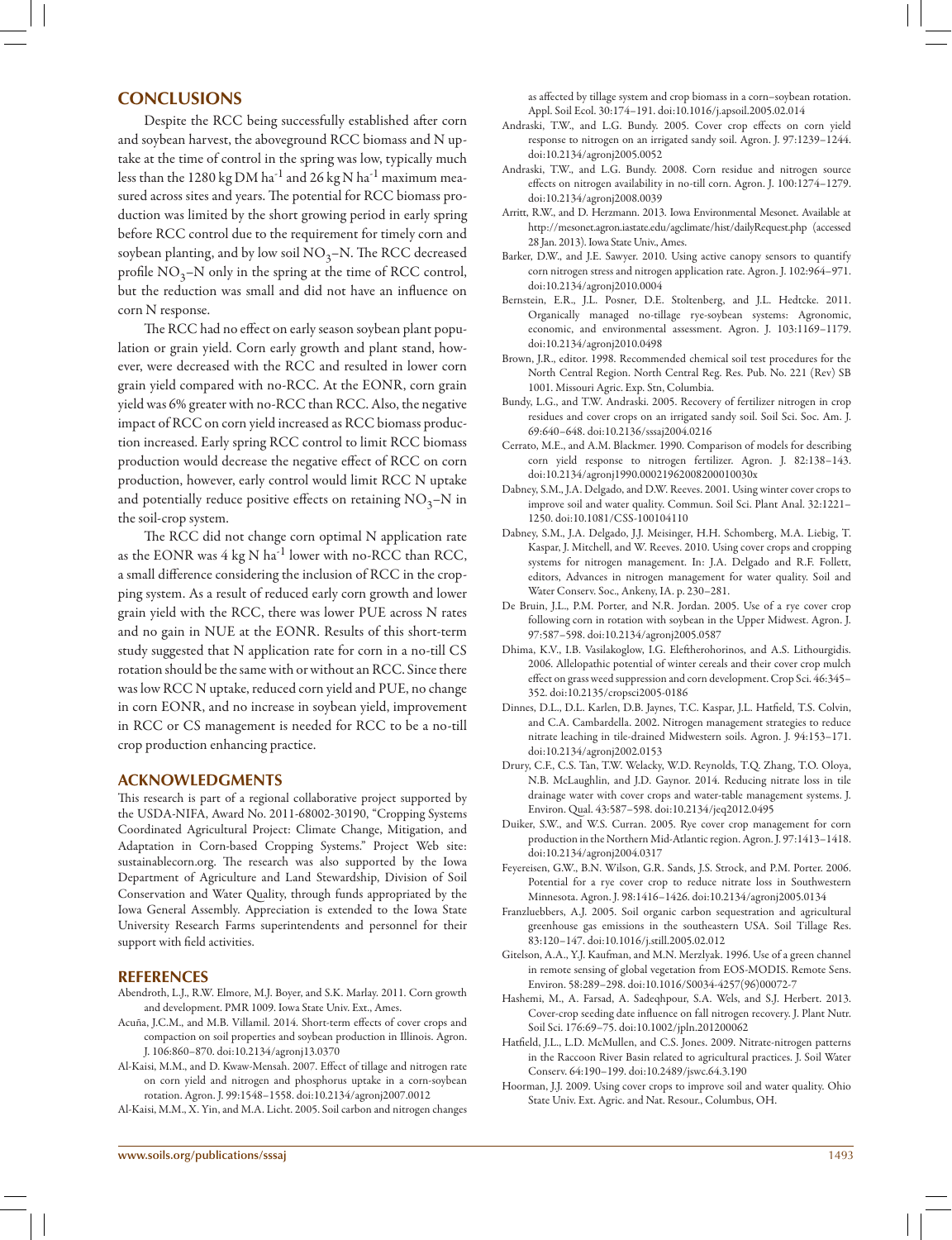- Hoorman, J.J., R. Islam, A. Sundermeier, and R. Reeder. 2009. Using cover crops to convert to no-till. AEX-540-09. Ohio State Univ. Ext. Agric. and Nat. Resour., Columbus, OH.
- Johnson, T.J., T.C. Kaspar, K.A. Kohler, S.J. Corak, and S.D. Logsdon. 1998. Oat and rye overseeded into soybean as fall cover crops in the upper Midwest. J. Soil Water Conserv. 53:276–279.
- Kaspar, T.C., and J.W. Singer. 2011. The use of cover crops to manage soils. In: J.L. Hatfield and T.J. Sauer, editors, Soil management: Building a stable base for agriculture. ASA and SSSA, Madison, WI. p. 321–337.
- Kaspar, T.C., D.B. Jaynes, T.B. Parkin, and T.B. Moorman. 2012. Effectiveness of oat and rye cover crops in reducing nitrate losses in drainage water. Agric. Water Manage. 110:25–33. doi:10.1016/j.agwat.2012.03.010
- Kessavalou, A., and D.T. Walters. 1997. Winter rye as a cover crop following soybean under conservation tillage. Agron. J. 89:68–74. doi:10.2134/agr onj1997.00021962008900010011x
- Kladivko, E.J., T.C. Kaspar, D.B. Jaynes, R.W. Malone, J. Singer, X.K. Morin, and T. Searchinger. 2014. Cover crops in the upper Midwestern United States: Potential adoption and reduction of nitrate leaching in the Mississippi river basin. Soil Water Conserv. 69:279–291. doi:10.2489/jswc.69.4.279
- Kramberger, B., A. Gselman, M. Janzekovic, M. Kaligaric, and B. Bracko. 2009. Effects of cover crops on soil mineral nitrogen and on the yield and nitrogen content of maize. Eur. J. Agron. 31:103–109. doi:10.1016/j. eja.2009.05.006
- Krueger, E., T. Ochsner, M. Kantar, C. Sheaffer, and P. Porter. 2010. Growth stage at harvest of a winter rye cover crop influences soil moisture and nitrogen. Crop Manag. doi:10.1094/CM-2010-1014-01-RS.
- Krueger, E.S., T.E. Ochsner, P.M. Porter, and J.M. Baker. 2011. Winter rye cover crop management influences on soil water, soil nitrate, and corn development. Agron. J. 103:316–323. doi:10.2134/agronj2010.0327
- Krueger, E.S., T.E. Ochsner, J.M. Baker, P.M. Porter, and D.C. Reicosky. 2012. Rye-corn silage double-cropping reduces corn yield but improves environmental impacts. Agron. J. 104:888–896. doi:10.2134/ agronj2011.0341
- Kuo, J., and E.J. Jellum. 2002. Influence of winter cover crop and residue management on soil nitrogen availability and corn. Agron. J. 94:501–508. doi:10.2134/agronj2002.5010
- Lauer, J.G., P.R. Carter, T.M. Wood, G. Diezel, D.W. Wiersman, R.E. Rand, and M.J. Mlynarek. 1999. Corn hybrid response to planting date in the Northern Corn Belt. Agron. J. 91:834–839. doi:10.2134/agronj1999.915834x
- Lawlor, P.A., M.J. Helmers, J.L. Barker, S.W. Melvin, and D.W. Lemke. 2007. Nitrogen application rate effect on nitrate-nitrogen concentration and loss in subsurface drainage for a corn-soybean rotation. ASABE 51:83–94. doi:10.13031/2013.24229
- Malone, R.W., D.B. Jaynes, T.C. Kaspar, K.R. Thorp, E. Kladivko, L. Ma, D.E. James, J. Singer, X.K. Morin, and T. Searchinger. 2014. Cover crops in the upper Midwestern United States: Simulated effect on nitrate leaching with artificial drainage. *J. Soil Water Conserv.* 69:292-305.
- Maltas, A., M. Corbeels, E. Scopel, J. Wery, and F.A. Macena da Silva. 2009. Cover crop and nitrogen effects on maize productivity in no-tillage systems of the Brazilian Cerrados. Agron. J. 101:1036–1046. doi:10.2134/ agronj2009.0055
- McDonald, P.B., J.W. Singer, and M.H. Wiedenhoeft. 2008. Self-seeded cereal cover crop effects on interspecific competition with corn. Agron. J. 100:440–446. doi:10.2134/agrojnl2007.0172
- Meisinger, J.J., J.S. Schepers, and W.R. Raun. 2008. Crop nitrogen requirement and fertilization. In: J.S. Schepers, et al., editors, Nitrogen in agricultural systems. Agron. Monogr. 49. ASA, CSSA, and SSSA, Madison, WI. p. 563–612.
- Miguez, F.E., and G.A. Bollero. 2006. Winter cover crops in Illinois: Evaluation of ecophysiological characteristics of corn. Crop Sci. 46:1536–1545. doi:10.2135/cropsci2005.09.0306
- Mirsky, S.B., M.R. Ryan, J.R. Teasdale, W.S. Curran, C.S. Reberg-Horton, J.T. Spargo, M.S. Wells, C.L. Keene, and J.W. Moyer. 2013. Overcoming weed management challenges in cover crop-based organic rotational no-till soybean production in the Eastern United States. Weed Technol. 27:193– 203. doi:10.1614/WT-D-12-00078.1
- Moll, R.H., E.J. Kamprath, and W.A. Jackson. 1982. Analysis and interpretation of factors which contribute to efficiency of nitrogen utilization. Agron. J. 74:562–564. doi:10.2134/agronj1982.00021962007400030037x

Moore, E.B., M.H. Wiedenhoeft, T.C. Kaspar, and C.A. Cambardella. 2014. Rye

cover crop effects on soil quality in no-till corn silage-soybean cropping systems. Soil Sci. Soc. Am. J. 78:968–976. doi:10.2136/sssaj2013.09.0401

- Nelson, D.W., and L.E. Sommers. 1982. Total carbon, organic carbon, and organic matter. In: D.L. Sparks, editor, Methods of soil analysis Part 3. SSSA Book Ser. 5. SSSA, Madison, WI. p. 961–1010.
- Olson, K.R., S.A. Ebelhar, and J.M. Lang. 2010. Cover crop effects on crop yields and soil organic carbon content. Soil Sci. 175:89–98. doi:10.1097/ SS.0b013e3181cf7959
- O'Reilly, K.A., J.D. Lauzon, R.J. Vyn, and L.L. Van Eerd. 2012. Nitrogen cycling, profit margins and sweet corn yield under fall cover crop systems. Can. J. Soil Sci. 92:353–365. doi:10.4141/cjss2011-065
- Parkin, T.B., T.C. Kaspar, and J.W. Singer. 2006. Cover crop effects on the fate of N following soil application of swine manure. Plant Soil 289:141–152. doi:10.1007/s11104-006-9114-3
- Pedersen, P. 2007. Soybean growth stages. Available at http://extension.agron. iastate.edu/soybean/production\_growthstages.html (accessed 23 Jan. 2013). Iowa State Univ., Ames.
- Qi, Z., and M.J. Helmers. 2010. Soil water dynamics under winter rye cover crop in Central Iowa. Vadose Zone J. 9:53–60. doi:10.2136/vzj2008.0163
- Qi, Z., M.J. Helmers, R.D. Christianson, and C.H. Pederson. 2011. Nitratenitrogen losses through surface drainage under various agricultural land covers. J. Environ. Qual. 40:1578–1585. doi:10.2134/jeq2011.0151
- Raimbault, B.A., T.J. Vyn, and M. Tollenaar. 1990. Corn response to rye cover crop management and spring tillage systems. Agron. J. 82:1088–1093. doi:10.2134/agronj1990.00021962008200060012x
- Ranells, N.N., and M.G. Wagger. 1997. Nitrogen-15 recovery and release by rye and crimson clover cover crops. Soil Sci. Soc. Am. J. 61:943–948. doi:10.2136/sssaj1997.03615995006100030033x
- Rasse, D.P., J.R. Ritchie, W.R. Peterson, J. Wei, and A.J.M. Smucker. 2000. Rye cover crop and nitrogen fertilization effects on nitrate leaching in inbred maize fields. J. Environ. Qual. 29:298–304. doi:10.2134/ jeq2000.00472425002900010037x
- Raun, W.R., and J.S. Schepers. 2008. Nitrogen management for improved use efficiency. In: J.S. Schepers et al., editors, Nitrogen in agricultural systems. Agron. Monogr. 49. ASA, CSSA, and SSSA, Madison, WI. p. 675–693.
- Reddy, K.N. 2003. Impact of rye cover crop and herbicides on weeds, yield, and net return in narrow-row transgenic and conventional soybean (*Glycine max*). Weed Technol. 17:28–35. doi:10.1614/0890-037X(2003)017[00 28:IORCCA]2.0.CO;2
- Reddy, K.N. 2001. Effects of cereal and legume cover crop residues on weeds, yield, and net return in soybean (*Glycine max*). Weed Technol. 15:660– 668. doi:10.1614/0890-037X(2001)015[0660:EOCALC]2.0.CO;2
- Reese, C.L., D.E. Clay, S.A. Clay, A.D. Bich, A.C. Kennedy, S.A. Hansen, and J. Moriles. 2014. Winter cover crops impact on corn production in semiarid regions. Agron. J. 106:1479–1488. doi:10.2134/agronj13.0540
- Reinbott, T.M., S.P. Conley, and D.G. Blevis. 2004. No-tillage corn and grain sorghum response to cover crop and nitrogen fertilization. Agron. J. 96:1158–1163. doi:10.2134/agronj2004.1158
- Ruffo, M.L., D.G. Bullock, and G.A. Bollero. 2004. Soybean yield as affected by biomass and nitrogen uptake of cereal rye in winter cover crop rotations. Agron. J. 96:800–805. doi:10.2134/agronj2004.0800
- Sainju, U.M., and B.P. Singh. 2008. Nitrogen storage with cover crops and nitrogen fertilization in tilled and nontilled soils. Agron. J. 100:619–627. doi:10.2134/agronj2007.0236
- Sainju, U.M., B.P. Singh, W.F. Whitehead, and S. Wang. 2007. Accumulation and crop uptake of soil mineral nitrogen as influenced by tillage, cover crops, and nitrogen fertilization. Agron. J. 99:682–691. doi:10.2134/ agronj2006.0177
- Salmerón, M., R. Isla, and J. Cavero. 2011. Effect of winter cover crop species and planting methods on maize yield and N availability under irrigated Mediterranean conditions. Field Crops Res. 123:89–99. doi:10.1016/j. fcr.2011.05.006

SAS Institute. 2009. SAS System for Windows Release 9.3.1. SAS Inst., Cary, NC.

- Sawyer, J.E., and G.W. Randall. 2008. Nitrogen rates. In: UMRSHNC (Upper Mississippi River Sub-basin Hypoxia Nutrient Committee). Final Report: Gulf Hypoxia and Local Water Quality Concerns Workshop. ASABE, St. Joseph, MI. p. 59–71.
- Sawyer, J.E., A.P. Mallarino, R. Killorn, and S.K. Barnhart. 2008. A general guide for crop nutrient and limestone recommendations in Iowa. PM 1688. Iowa State Univ. Coop. Ext. Serv., Ames.